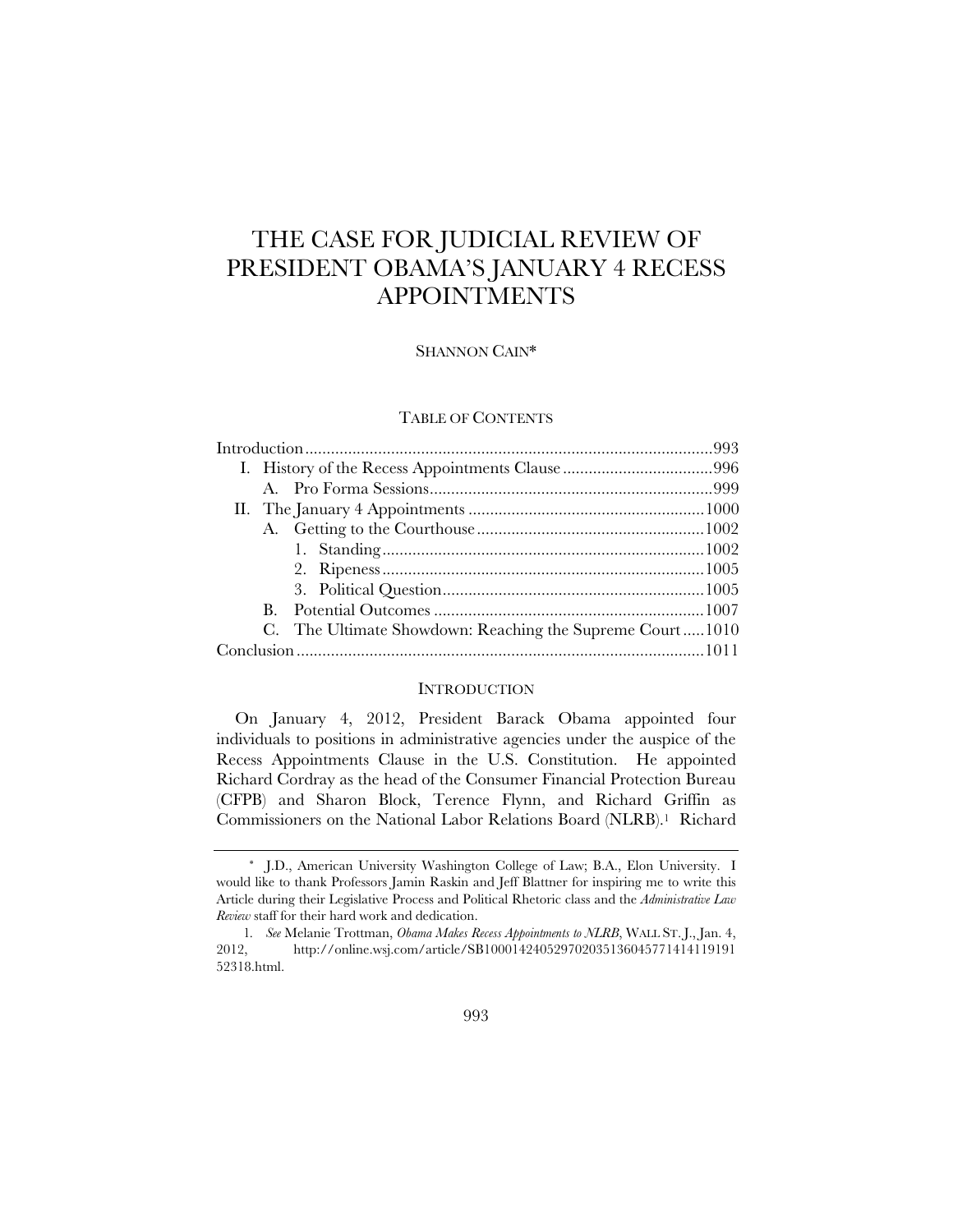Cordray was previously denied confirmation to the CFPB in a Republican filibuster.2

Though President Obama sent the three NLRB nominations to Congress after the recess appointments, there are numerous court and political challenges to his ability to make these appointments.3 The discussion of the appointments has been sharply characterized by political rhetoric with headlines ranging from *Obama Deserves Praise for Keeping GOP in Check*4 to *Obama's Cordray Appointment Mocks the Constitution*.5 Despite the politicized rhetoric surrounding the recent appointments, they are in fact quite commonly used by presidents. As of January 4, 2012, President Obama had made thirty-two recess appointments;6 President George W. Bush made 171 recess appointments, President Clinton made 139, and President Reagan made 240.7

Article II provides that the President "shall nominate, and by and with

 4. Ian Millhiser, *Obama Deserves Praise for Keeping GOP in Check*, USNEWS (Jan. 6, 2012), http://www.usnews.com/debate-club/is-the-cordray-appointment-constitutional/obamadeserves-praise-for-keeping-gop-in-check (arguing that these agencies were created by Congress to support the American people and that by refusing to appoint President Obama's candidates or to take a recess, it is an "attempt to shut these agencies down [which] is a direct assault on the rule of law".

 5. Phil Kerpen, *Obama's Cordray Appointment Mocks the Constitution*, FOXNEWS.COM (Jan. 4, 2012), http://www.foxnews.com/opinion/2012/01/04/obamas-cordray-appointmentmocks-constitution (pointing to President Obama's statement as a candidate that he "taught the Constitution for 10 years" and, if elected, he would "obey the Constitution of the United States" as evidence that President Obama has failed to live up to the promise that he would not "make laws as he is going along").

 6. President Obama has not made additional appointments since the January 4, 2012 appointments as of November 1, 2012.

 7. HENRY B. HOGUE, CONG. RESEARCH SERV., RS21308, RECESS APPOINTMENTS: FREQUENTLY ASKED QUESTIONS 1 (2012); *see* Ed O'Keefe, *Obama's Recess Appointments Will Create Uncertainty, GOP Critics Say*, WASH. POST, Feb. 1, 2012, http://www.washington post.com/blogs/federal-eye/post/obamas-recess-appointments-will-create-uncertainty-gopcritics-say/2012/01/31/gIQAHbdbhQ\_blog.html.

 <sup>2.</sup> *See* Jonathan Turley, *Column: Obama's Recess Appointments an Abuse of Power*, USA TODAY, Feb. 14, 2012, http://www.usatoday.com/news/opinion/forum/story/2012-02- 14/recess-appointments-cordray-nomination/53094876/1 (conceding that while Cordray was a well-qualified nominee, sometimes the selection process is just as important as the selection itself).

 <sup>3.</sup> *See* Tom Schoenberg, *Obama Recess Appointments Can't Be Challenged in Labor Rule Suit*, BLOOMBERG (Mar. 3, 2012, 3:08 AM), http://www.bloomberg.com/news/2012-03- 02/judge-rejects-challenge-to-obama-labor-relations-board-recess-appointments.html (listing four lawsuits where the appointments have been raised to avoid enforcement of actions); *see also* Press Release, H. Educ. & Workforce Comm., Committee Announces Hearing to Examine Unprecedented NLRB Recess Appointments (Jan. 25, 2012), *available at* http://edworkforce.house.gov/News/DocumentSingle.aspx?DocumentID=276580 (quoting Rep. Phil Roe as saying the recess appointments were "an abuse of power").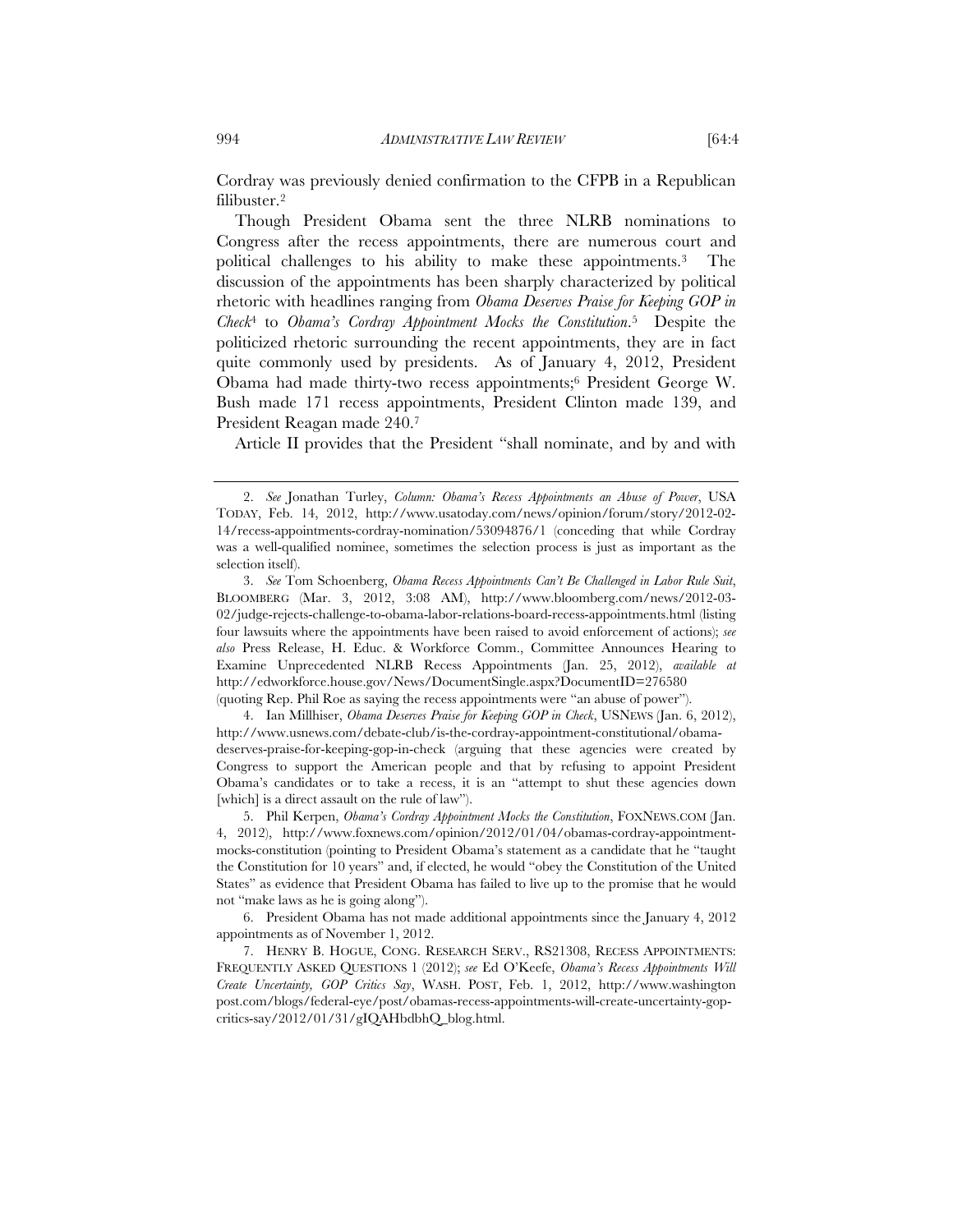the Advice and Consent of the Senate" appoint federal nominees to office.8 The very next clause is known as the Recess Appointments Clause (the Clause) which states, "The President shall have Power to fill up all Vacancies that may happen during the Recess of the Senate, by granting Commissions which shall expire at the End of their next Session."9 Neither house of Congress can recess for more than three days without the consent of the other house.10 During the recent appointments, the U.S. House of Representatives denied the U.S. Senate's request for a recess, instead holding sessions every three days in an attempt to prevent such appointments as those made by President Obama. President Obama, with the support of the Department of Justice (DOJ), argued that the U.S. Senate sessions were pro forma and thus, the Senate was in recess regardless of whether the House was in session or had granted the Senate's request for a recess.11

This Article argues that while the Clause may not have originally been intended to cover the recesses that exist today, the current precedent did allow President Obama to legally make the recess appointments. However, this Article acknowledges the likelihood that the legality of the appointments will be settled in the courts and could reach the Supreme Court; thus, the ensuing years will likely bring a new interpretation of the Clause and greater clarification from the courts that will assist both the Executive and Legislative Branches. Part I summarizes the history of the Clause including past use of the Clause and the effect of pro forma sessions on that use. Part II focuses on President Obama's January 4, 2012 appointments—providing background on the reasons for making the appointments, the individuals that were appointed, and where those appointments currently stand. Section A discusses current court challenges to the appointments, including the inability to find a proper jurisdictional place. However, it is more likely that the courts will ultimately make the decision; thus, Section B discusses the constitutionality of the appointments and potential conclusions a reviewing court could reach. Section B suggests that Congress should not be able to use its internal procedures to thwart the President's constitutional responsibility to carry out the laws enacted by Congress, which he cannot do without effective administrative agencies.

 <sup>8.</sup> U.S. CONST. art. II, § 2, cl. 2.

 <sup>9.</sup> U.S. CONST. art. II, § 2, cl. 3.

 <sup>10.</sup> U.S. CONST. art. I, § 5, cl. 4.

 <sup>11.</sup> *See* Lawfulness of Recess Appointments During a Recess of the Senate Notwithstanding Periodic Pro Forma Sessions, 2012 WL 168645, at \*1–2 (O.L.C. Jan. 6, 2012) (discussing the Office of Legal Counsel's consistent stance that a "recess" within the meaning of the Recess Appointments Clause permits the President to exercise his constitutional power to fill vacancies in offices, so long as the recess is a sufficient length).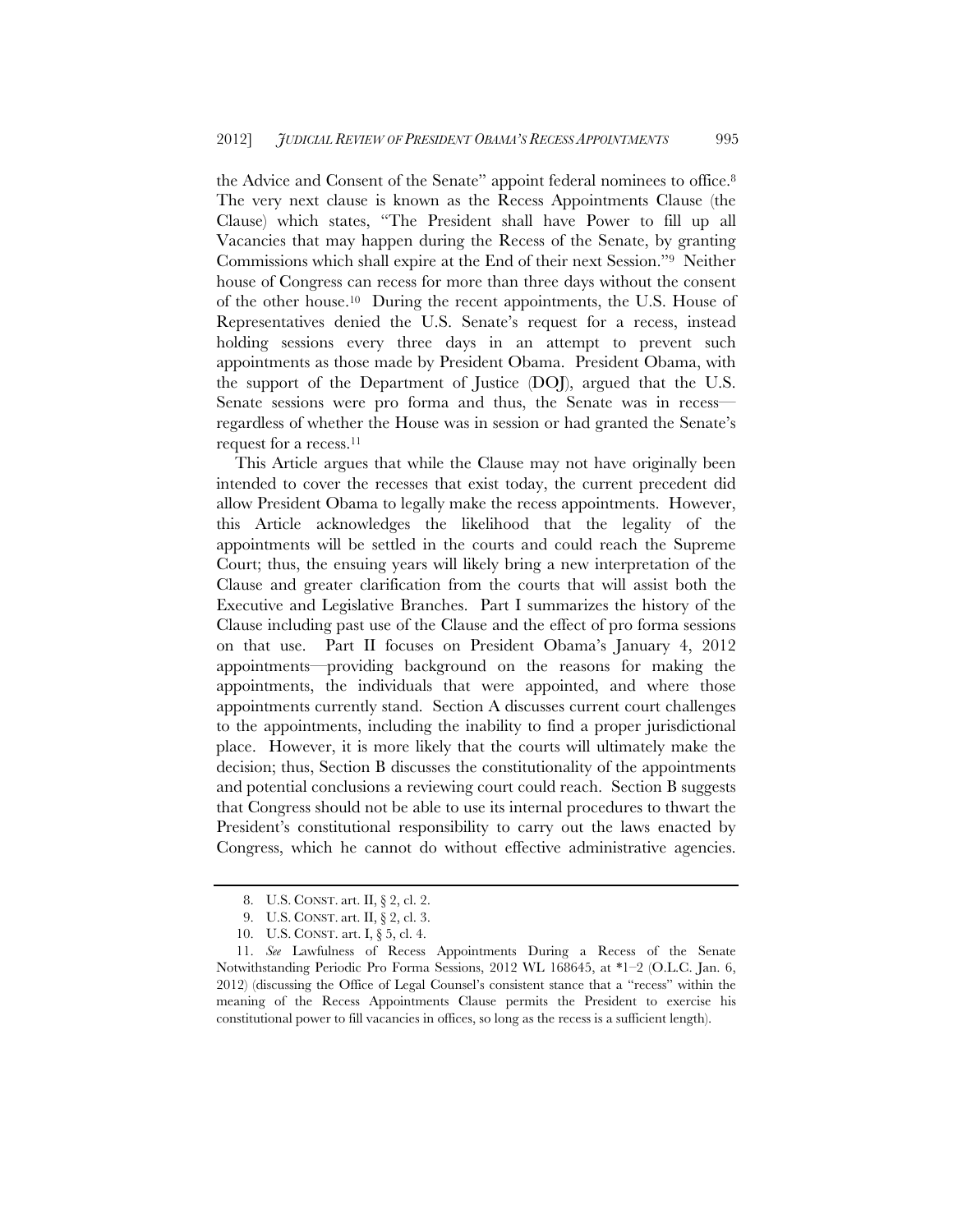Finally, Section C briefly describes the issues that would arise should the challenge ultimately reach the Supreme Court.

# I. HISTORY OF THE RECESS APPOINTMENTS CLAUSE

The constitutional provision for recess appointments essentially excludes the Senate from the appointment process, providing that the President can approve temporary commissions that occur during a "Recess of the Senate."<sup>12</sup> The Clause is "broad and indefinite in scope."<sup>13</sup> The Constitutional Congress adopted the Clause without debate and without dissent.14 In *Federalist No. 67*, Alexander Hamilton described the purpose of the Clause:

The ordinary power of appointment is confided to the President and Senate jointly, and can therefore only be exercised during the session of the Senate; but as it would have been improper to oblige this body to be continually in session for the appointment of officers, and as vacancies might happen in their recess, which it might be necessary for the public service to fill without delay, the [Recess and Appointments] clause is evidently intended to authorize the President, singly, to make temporary appointments.15

Hamilton further described the Clause as providing a "supplement" to the President's appointment power and establishing "an auxiliary method of appointment, in cases to which the general method was inadequate."16

Intrasession recesses<sup>17</sup> have become quite common since 1943, but started with President Johnson in 1867.<sup>18</sup> The appointments were often related to the length of the recess, "because none of the intrasession recesses

 <sup>12.</sup> *Cf.* Blake Denton, *While the Senate Sleeps: Do Contemporary Events Warrant a New Interpretation of the Recess Appointments Clause?*, 58 CATH. U. L. REV. 751, 751–52 (2009) (citing U.S. CONST. art. II,  $\S$ 2, cl. 3) (describing that on the face of the Recess Appointments Clause the "power and discretion [is] solely in the hands of the president").

 <sup>13.</sup> *Id.* at 752, 777 (concluding that the Recess Appointments Clause "should essentially be read out of the Constitution when examining Article III vacancies").

 <sup>14.</sup> Louis Fisher, *Recess Appointments of Federal Judges*, *in* The SUPREME COURT AND THE FEDERAL JUDICIARY 126 (Steven C. Caldwell ed., 2002).

 <sup>15.</sup> THE FEDERALIST NO. 67, at 409–10 (Alexander Hamilton) (Clinton Rossiter ed., 1961) (emphases omitted). Hamilton also explains that the word "officers" refers to those positions described in the Advice and Consent Clause. *Id.* 

 <sup>16.</sup> *Id.* at 409.

 <sup>17.</sup> Because President Obama's appointments occurred after the Second Session of the 112th Congress convened, they are characterized as having occurred during an intrasession recess. Thus, this Article will focus on intrasession recesses.

 <sup>18.</sup> *See* Henry B. Hogue, *The Law: Recess Appointments to Article III Courts*, 34 PRESIDENTIAL STUD. Q. 656, 666 (2004) (discussing the history and frequency of intrasession recess appointments).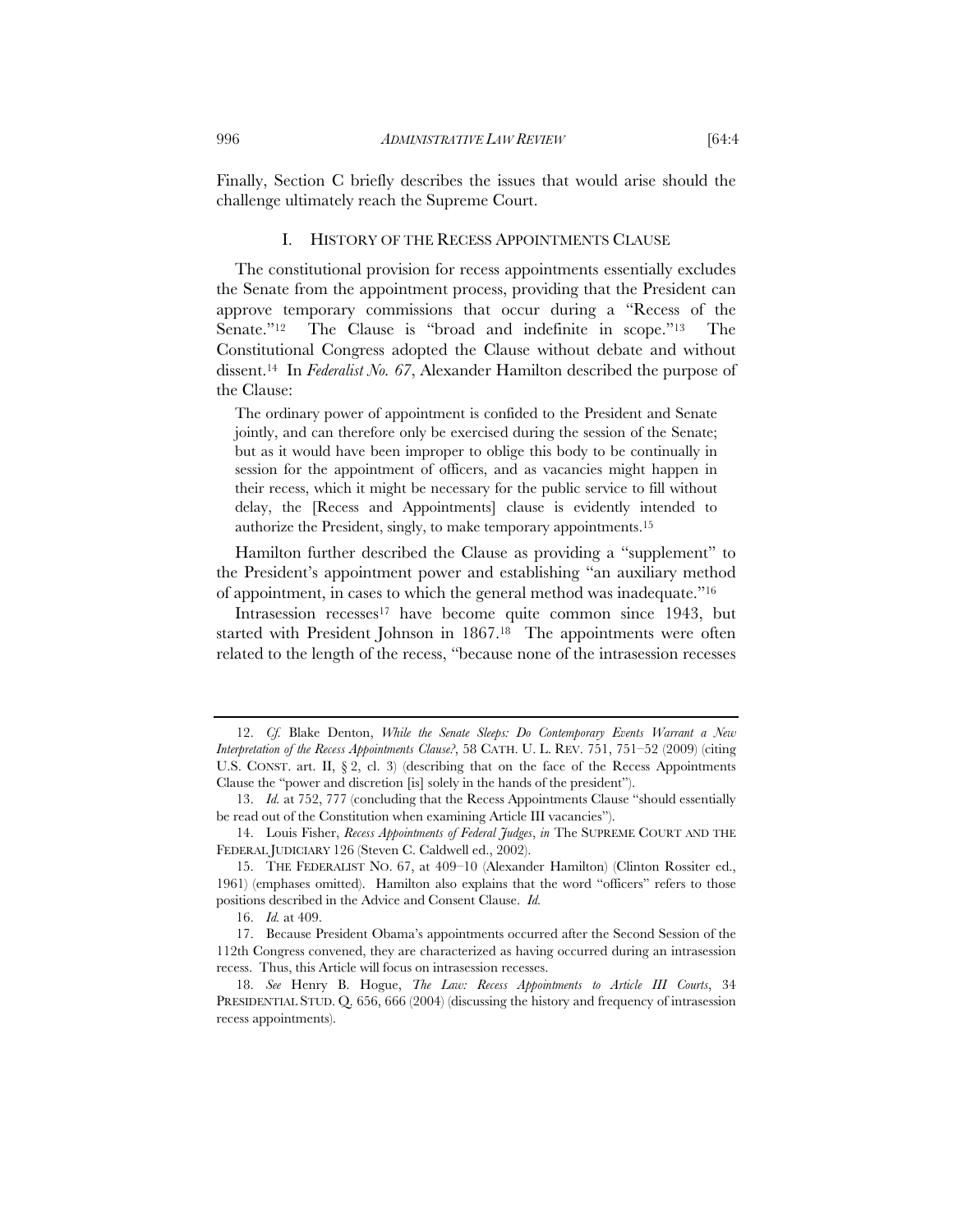taken by the Senate until that time had lasted more than 15 days."19 Presidents Harding and Coolidge each made intrasession recess appointments in the 1920s during recesses of twenty-seven and thirteen days.20 Then, "Beginning in 1943, presidents started to routinely make recess appointments during long intrasession recesses."21 However, it is very difficult to determine how many recess appointments presidents have made because, prior to 1965, "recess appointments were recorded in haphazard fashion."22 "The last five Presidents have all made appointments during intrasession recess of fourteen days or fewer."23

The Executive Branch's analysis of the Clause has focused on the availability of the Senate to be consulted on nominations.24 The DOJ has "long interpreted the term 'recess' to include intrasession recesses if they are of substantial length."25 In a 1921 opinion, then-Attorney General Daugherty, serving under President Harding, determined that "[r]egardless of whether the Senate has adjourned or recessed, the real question . . . is whether in a *practical* sense the Senate is in session so that its advice and consent can be obtained."26

The Senate Judiciary Committee has also characterized the term "recess" as "something real, not something imaginary; something actual, not something fictitious"27 and has defined the term to mean:

[T]he period of time when the Senate is not sitting in regular or extraordinary session as a branch of the Congress . . . when its members owe no duty of attendance; when its Chamber is empty; when, because of its absence, it can not receive communications from the President or participate as a body in making appointments.28

Traditionally, the Clause has been read to apply when a vacancy exists and does not require that the vacancy actually arise during the recess.29

 <sup>19.</sup> *Id.*

 <sup>20.</sup> *Id.*

 <sup>21.</sup> *Id.* at 666.

 <sup>22.</sup> Memorandum from Rogelio Garcia, Analyst in Am. Nat'l Gov't, to the Senate Comm. on Banking, Hous. and Urban Affairs, Cong. Research Serv., Library of Congress, *Number of Recess Appointments, by Administration, from 1933 to 1984* at 1 (Mar. 13, 1985).

 <sup>23.</sup> Lawfulness of Recess Appointments During a Recess of the Senate Notwithstanding Periodic Pro Forma Sessions, 2012 WL 168645, at \*5 (O.L.C. Jan. 6, 2012).

 <sup>24.</sup> *Id.* at \*8 (citing Executive Authority to Fill Vacancies, 1 Op. Att'y Gen. 631, 633 (1823)).

 <sup>25.</sup> Intrasession Recess Appointments, 13 Op. O.L.C. 271, 272 (1989).

 <sup>26.</sup> Executive Power—Recess Appointments, 33 Op. Att'y Gen. 20, 21–22 (1921).

 <sup>27.</sup> S. REP. NO. 58-4389, at 2 (1905).

 <sup>28.</sup> *Id.* (emphasis omitted).

 <sup>29.</sup> Michael B. Rappaport, *The Original Meaning of the Recess Appointments Clause*, 52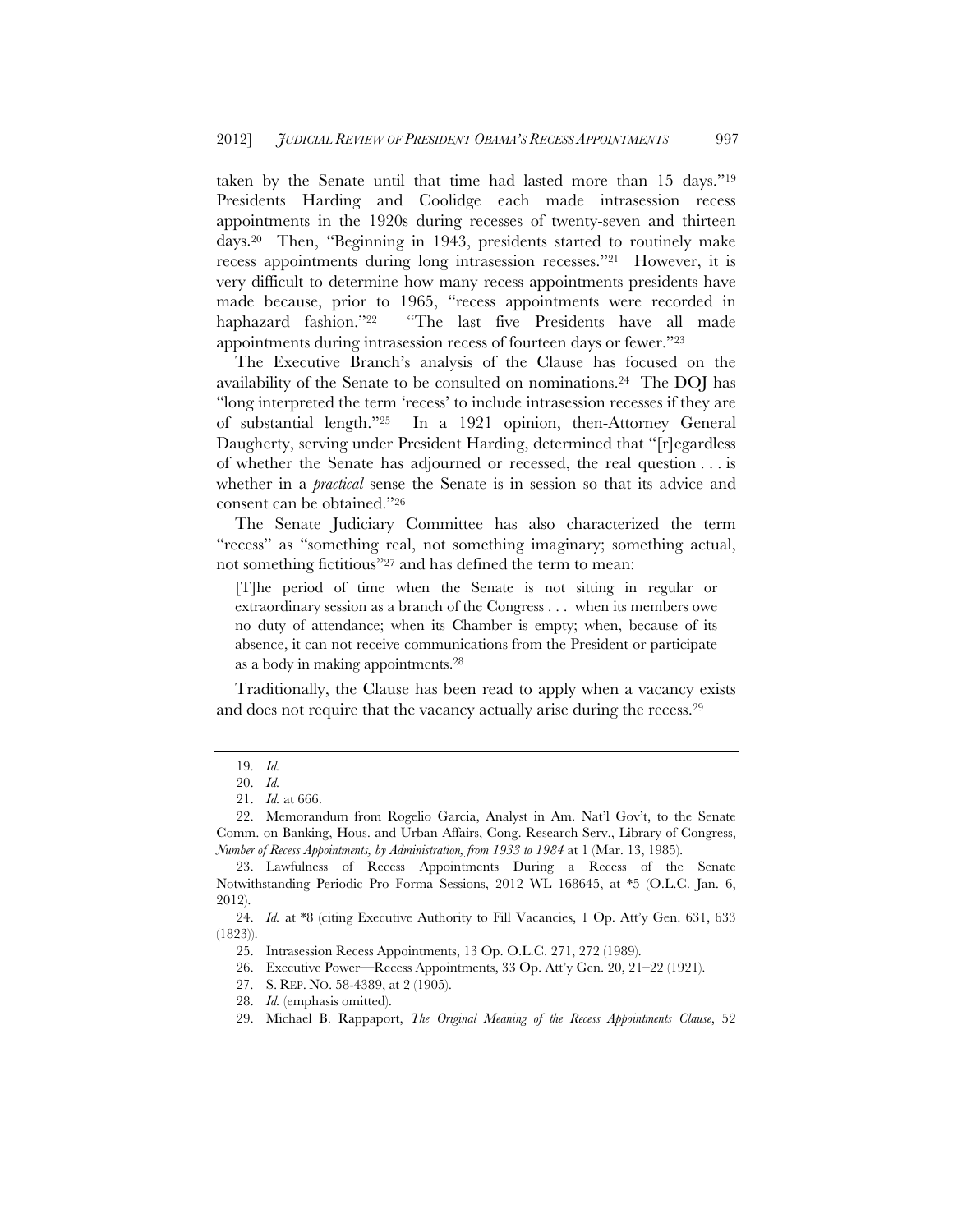There is little case law developing the confines of the Clause. "[T]he constitutional test for whether a recess appointment is permissible is whether the adjournment of the Senate is of such duration that the Senate could not receive communications from the President or participate as a body in making appointments."30 The U.S. Court of Appeals for the Eleventh Circuit concluded in *Evans v. Stephens*31 that "Recess of the Senate" includes intrasession recesses and declined to set a lower bound on the required length of time the Senate must be in recess for the President to make such appointments.32 Litigants had challenged the President's intrasession appointment of Judge William H. Pryor Jr. to the court during an eleven-day Presidents' Day break.33 The majority opinion relied on the text of the Constitution, the intent of the Framers, historical practice, and precedent to uphold the President's constitutional authority to make the appointment.34

The Supreme Court has never decided the issue; however, Justice Stevens filed a statement respecting the denial of certiorari in *Evans* and agreeing that there were "legitimate prudential reasons for denying certiorari,"35 but stating that the "case . . . raise[d] significant constitutional questions regarding the President's intrasession appointment" and "it would be a mistake to assume that ... disposition of th $[e]$  petition constitute[d] a decision on the merits of whether the President has the constitutional authority to fill future Article III vacancies . . . with appointments made absent consent of the Senate during short intrasession 'recesses.'"36

33. *Evans*, 387 F.3d at 1221–22.

UCLA L. REV. 1487, 1487 (2005).

 <sup>30.</sup> Lawfulness of Recess Appointments During a Recess of the Senate Notwithstanding Periodic Pro Forma Sessions, 2012 WL 168645, at \*4 (O.L.C. Jan. 6, 2012) (internal quotation marks omitted) (citing Intrasession Recess Appointments, 13 Op. O.L.C. at 272).

 <sup>31. 387</sup> F.3d 1220 (11th Cir. 2004) (en banc).

 <sup>32.</sup> *Id.* at 1222, 1225; *see also* Nippon Steel Corp. v. U.S. Int'l Trade Comm'n, 239 F. Supp. 2d 1367, 1374 n.13 (Ct. Int'l Trade 2002) ("The long history of the practice (since at least 1867) without serious objection by the Senate . . . demonstrates the legitimacy of these appointments."). *But see Evans*, 387 F.3d at 1228–29 n.2 (Barkett, J., dissenting) ("Although I would not reach this question, the text of the Constitution as well as the weight of the historical record strongly suggest that the Founders meant to denote only inter-session recesses.").

 <sup>34.</sup> However, a dissenting judge argued that the Clause "directly, expressly, and unambiguously" required that the vacancy occur during the recess. *Evans*, 387 F.3d at 1229 (Barkett, J., dissenting).

 <sup>35.</sup> *Evans v. Stephens*, 544 U.S. 942, 942–43 (2005) (Stevens, J., opinion respecting the denial of certiorari).

 <sup>36.</sup> *Id.*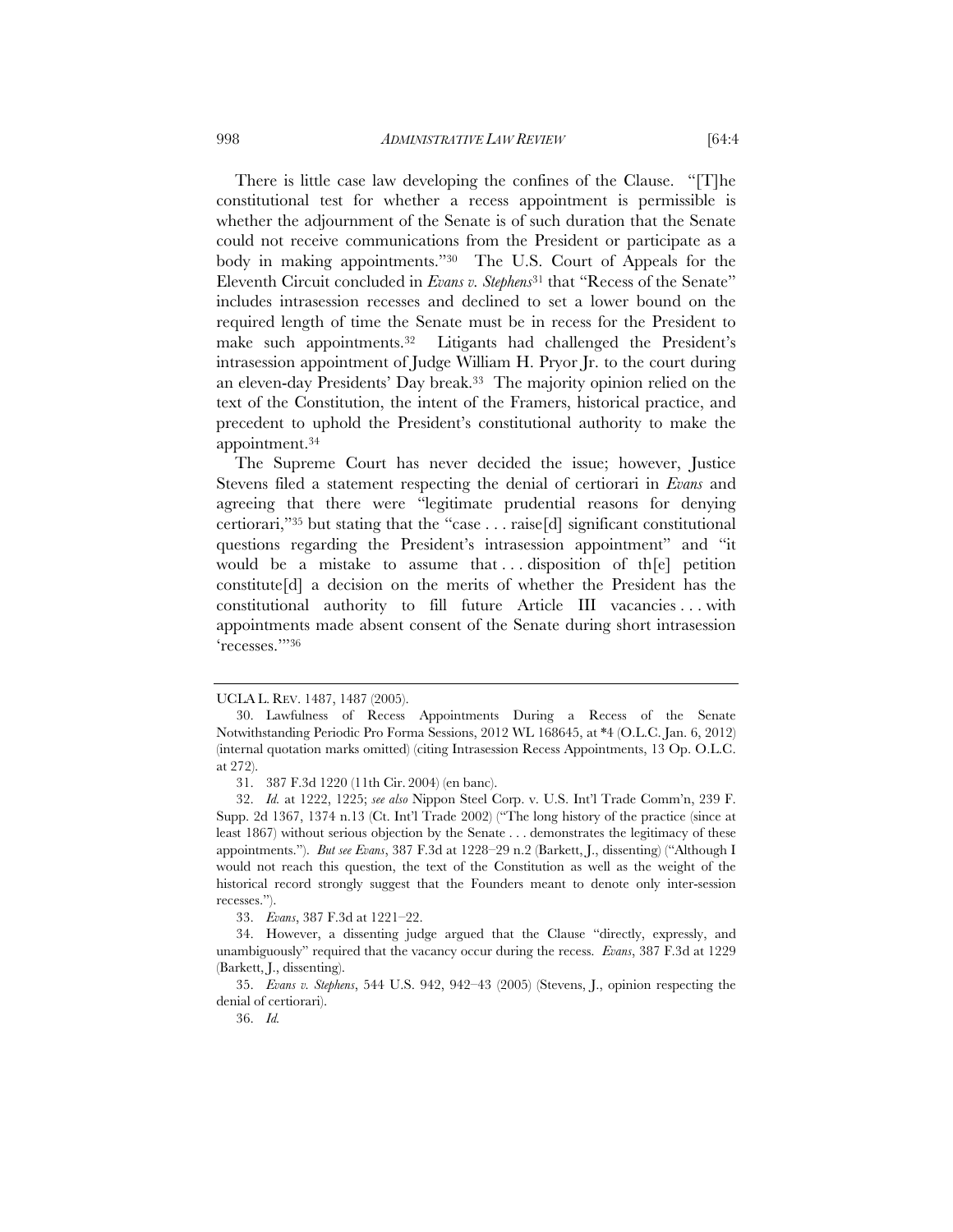A recess appointment expires in one of a few ways: either at the end of the Senate's next session or when the appointee or another individual is nominated, confirmed, and permanently appointed.37 In practice, an appointment could last for almost two years, although the length of the appointee's term will differ based on when the appointment is made.<sup>38</sup>

# *A. Pro Forma Sessions*

A "pro forma session" is defined by the Senate as "a brief meeting of the Senate (sometimes only a few minutes in duration)."39 It is held usually to satisfy the constitutional obligation that neither chamber can adjourn for more than three days without the consent of the other.<sup>40</sup> During the last three Congresses, pro forma sessions have lasted only a few seconds.41 Frequently, messages from the President received during the recess are not entered into the *Congressional Record* until the Senate returns from a substantive session even if pro forma sessions are held.42

The Senate has frequently conducted pro forma sessions during recesses since late 2007. Pro forma sessions have been used to explicitly prevent recess appointments. For example, during the presidency of George W. Bush, the Senate Majority Leader, Harry Reid, announced that the Senate would "be coming in for pro forma sessions during the Thanksgiving holiday to prevent recess appointments."<sup>43</sup> Additionally, pro forma sessions have been used to meet Congress's obligation to convene on January 3 each year, to permit a cloture vote to ripen, or to hear an address.44

 <sup>37.</sup> HOGUE, *supra* note 7, at 4.

 <sup>38.</sup> *See id.* at 4–5 (discussing the difference in potential lengths of appointment between Charles W. Pickering and William H. Pryor to judgeships on courts of appeals based on when appointed by President George W. Bush).

 <sup>39.</sup> U.S. SENATE, http://www.senate.gov/reference/glossary\_term/pro\_forma\_ session.htm (last visited Nov. 30, 2012); *see also* U.S. CONST. art. I, § 5, cl. 4.

 <sup>40.</sup> U.S. CONST. art. I, § 5, cl. 4.

 <sup>41.</sup> *See, e.g.*, 157 CONG. REC. 8793 (daily ed. Dec. 30, 2011) (pro forma session lasted thirty-two seconds); *id.* at S5301 (daily ed. Aug. 12, 2011) (pro forma session lasted twentyfour seconds); 156 CONG. REC. S7857 (daily ed. Oct. 26, 2010) (pro forma session lasted twenty-seven seconds); 154 CONG. REC. S10,525 (daily ed. Oct. 30, 2008) (pro forma session lasted eight seconds).

 <sup>42.</sup> *See, e.g.*, 157 CONG. REC. S7905 (daily ed. Nov. 28, 2011) (message from the President was sent on November 21, recorded on November 28); *id.* at S6916 (daily ed. Oct. 31, 2011) (message from the President received on October 25, recorded on October 31).

 <sup>43. 153</sup> CONG. REC. 31,874 (2007) (statement of Sen. Reid).

 <sup>44.</sup> *See* U.S. CONST. amend. XX, § 2; *see e.g.*, 133 CONG. REC. 15,445 (1987) (ordering a pro forma to qualify the cloture motion to be voted on the next day); 139 CONG. REC. 3039 (1993) (stating that any pro forma session would be for the purpose of hearing the Presidents' Day address).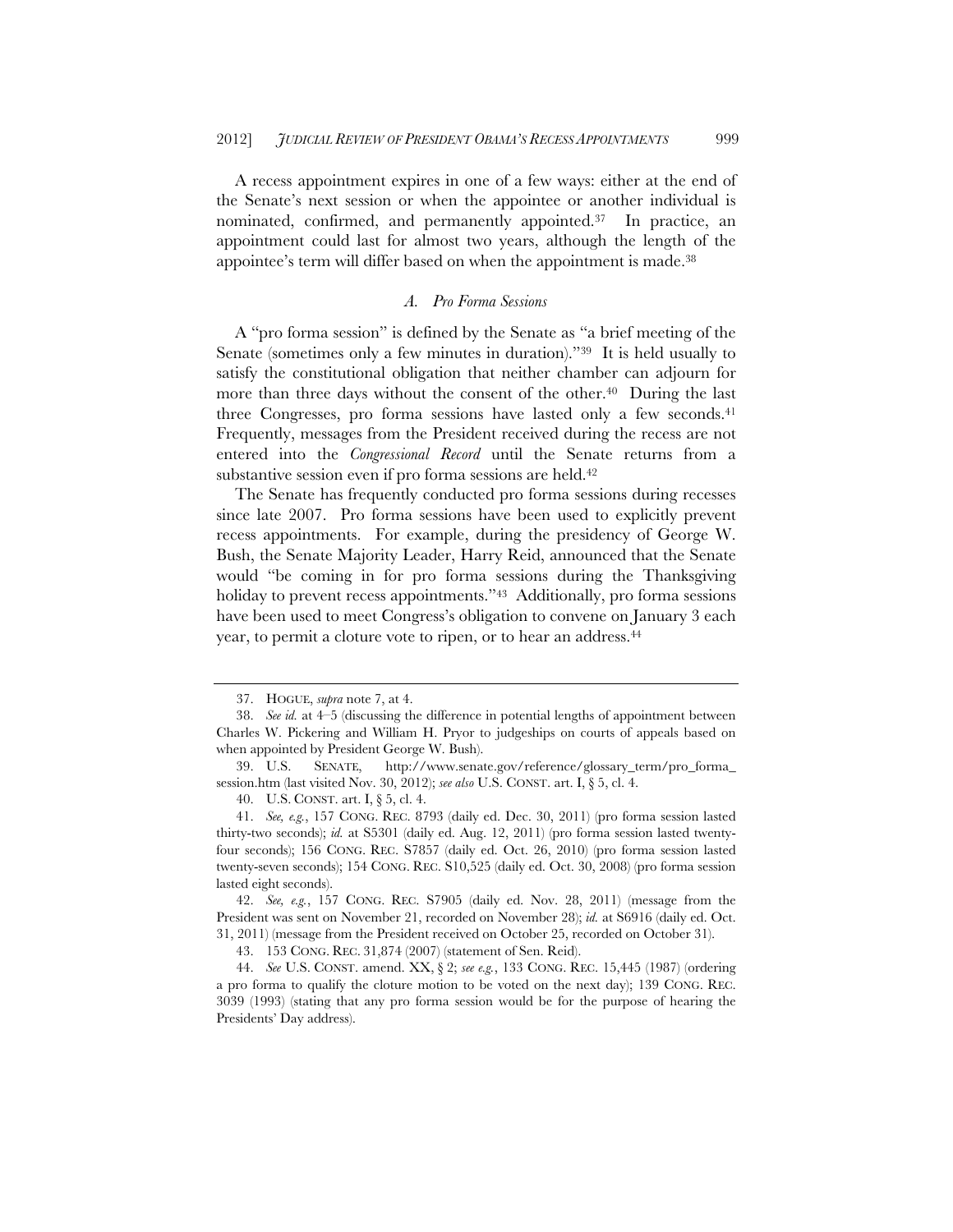#### II. THE JANUARY 4 APPOINTMENTS

During the first few months of the 112th Congress, the House and Senate passed concurrent resolutions of adjournment prior to periods of absence of more than three days. On December 17, 2011, the Senate agreed by unanimous consent to "adjourn and convene for pro forma sessions only" with "no business conducted" every Tuesday and Friday.<sup>45</sup> The Senate convened a pro forma session on January 3, 2012.46 The session lasted less than one minute.<sup>47</sup>

On January 4, 2012, President Obama announced recess appointments to "Key Administration Posts."48 President Obama appointed Richard Cordray as Director of the CFPB, where Cordray previously served as the Chief of Enforcement.49 President Obama nominated Cordray to head the CFPB for the five-year term on July 18, 2011; however, on December 8, 2011, a Republican filibuster blocked Cordray's appointment despite the support of a majority of the Senate.<sup>50</sup> The filibuster met opposition and was hailed as the first time a "minority party in the Senate has ever before decided to render an agency inoperative by refusing to allow up or down votes on any nominee to run it."51 Additionally, President Obama appointed Sharon Block, Terence F. Flynn,<sup>52</sup> and Richard Griffin to the NLRB.53 Block previously worked at the Department of Labor, Flynn was the Chief Counsel to NLRB Board Member Brian Hayes, and Griffin was

49. *Id.*

 50. *Cf.* Jonathan Turley, *Is the Cordray Recess Appointment Constitutional?*, JONATHAN TURLEY BLOG (Jan. 6, 2012, 11:21 AM), http://jonathanturley.org/2012/01/06/is-thecordray-recess-appointment-constitutional ("The Cordray controversy, however, combines the controversial use of filibustering with the controversial practice of recess appointments a perfect storm of dysfunctional actions by both parties.").

 51. Jonathan Bernstein, *In Blocking Cordray, Senate GOP Proves How Radical It's Become*, WASH. POST, Dec. 8, 2011, http://www.washingtonpost.com/blogs/plum-line/post/inblocking-cordray-senate-gop-proves-how-radical-its-become/2011/12/08/gIQA4x0bfO\_ blog.html.

 52. Terence Flynn resigned from the NLRB in July 2012 amid accusations of ethics violations. *See, e.g.,* Sam Hananel, *Terence Flynn Resigns from National Labor Relations Board Amid Ethics Violation Allegations*, HUFFINGTON POST, May 27, 2012, http://www.huffingtonpost.com/2012/05/28/terence-flynn-resigns-nlrb\_n\_1549708.html. 53. Press Release, *supra* note 48.

 <sup>45. 157</sup> CONG. REC. S8783 (daily ed. Dec. 17, 2011).

 <sup>46. 158</sup> CONG. REC. S1 (daily ed. Jan. 3, 2012).

 <sup>47.</sup> *Id.*

 <sup>48.</sup> Press Release, The White House, Office of the Press Sec'y, President Obama Announces Recess Appointments to Key Administration Posts (Jan. 4, 2012), *available at* http://www.whitehouse.gov/the-press-office/2012/01/04/president-obama-announcesrecess-appointments-key-administration-posts.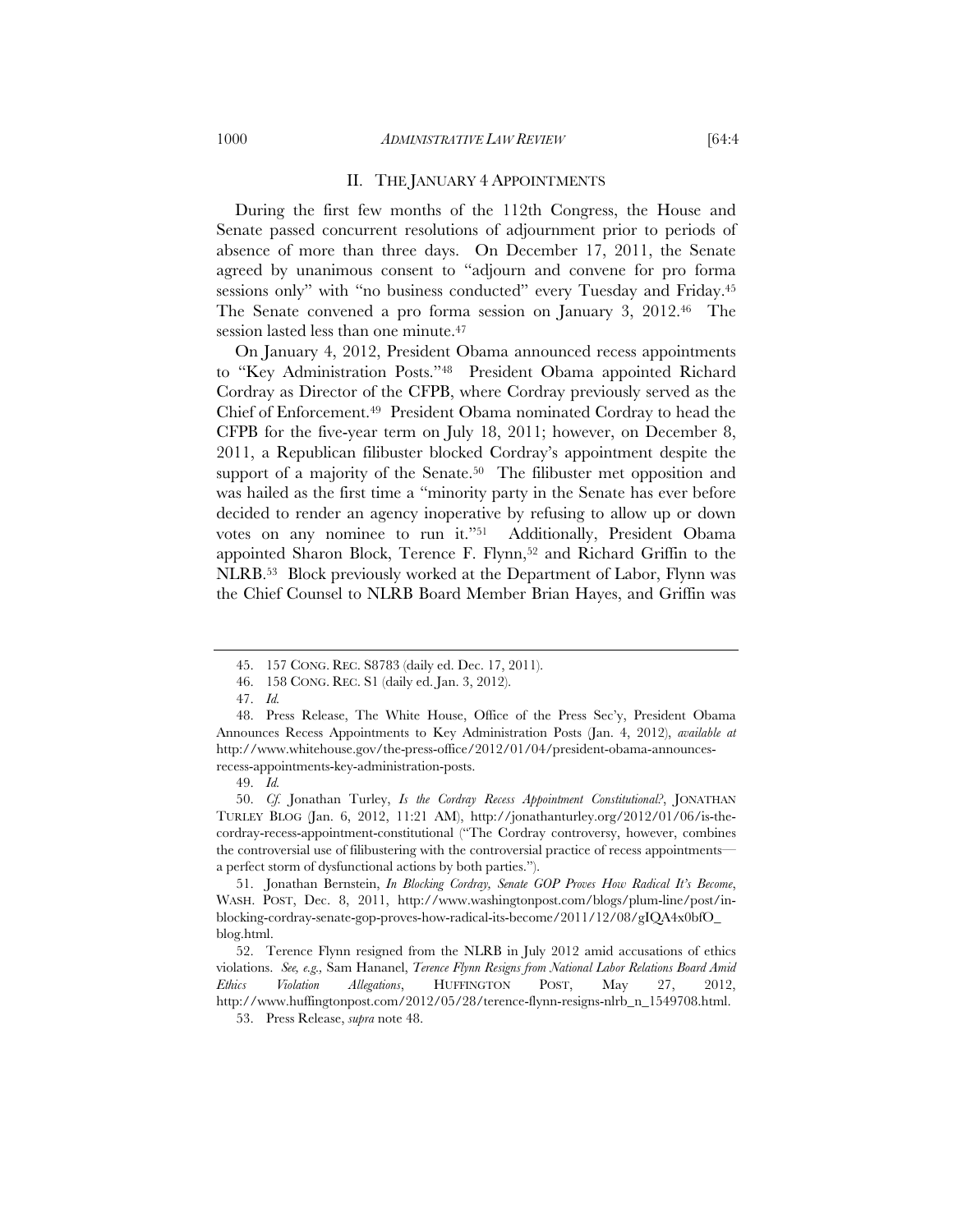the General Counsel for the International Union of Operating Engineers.54 On February 13, 2012, President Obama sent the nominations of Block, Flynn, and Griffin to the Senate.55

According to the DOJ Office of Legal Counsel's (OLC's) letter to Attorney General Holder supporting the President's appointments, the "sessions do not interrupt the intrasession recess in a manner that would preclude the President from determining that the Senate remains unavailable throughout to receive communications from the President or participate as a body in making appointments."56 The OLC letter frames the discussion as whether the President had the authority to make recess appointments during an intrasession recess of twenty days, despite the pro forma sessions, finding that the pro forma sessions had no effect on the number of days of the intrasession recess.57 While the Senate could potentially remove the President's ability to make recess appointments by remaining continuously in session, the OLC concluded that pro forma sessions where no business is conducted do not limit the President's recess appointment power.58 The OLC asserted that there was "little doubt that a twenty-day recess may give rise to presidential authority to make recess appointments."59 Furthermore, it rejected any assertion that the failure of the House to consent to the Senate's adjournment had an effect on the Senate's actual availability and thus, did not affect the determination of whether the Senate was in fact in "Recess."60

Opponents of the appointments frame the question as whether the President can make intrasession recess appointments when the recess is only three days rather than twenty, finding that the January 4 appointments occurred during a three-day recess between two pro forma sessions of the

 <sup>54.</sup> *Id.*

 <sup>55.</sup> Press Release, The White House, Office of the Press Sec'y, Presidential Nominations Sent to the Senate (Feb. 13, 2012), *available at* http://www.whitehouse.gov/ the-press-office/2012/02/13/presidential-nominations-sent-senate.

 <sup>56.</sup> *See* Lawfulness of Recess Appointments During a Recess of the Senate Notwithstanding Periodic Pro Forma Sessions, 2012 WL 168645, at \*1 (O.L.C. Jan. 6, 2012) (internal quotation marks omitted).

 <sup>57.</sup> *Id.* at \*7 n.13 ("Because we conclude that pro forma sessions do not [have the legal effect of interrupting the recess of the Senate], we need not decide whether the President could make a recess appointment during a three-day intrasession recess."); *see id.* at \*13 (reiterating that the Department of Justice does mention that the period of time could be characterized as a thirty-seven-day recess because the Senate adjourned pursuant to an order that there would also be no business conducted during the final seventeen days of the first session).

 <sup>58.</sup> *See id.* (concluding that such an interpretation is consistent with the purpose of the Clause and with historical practice).

 <sup>59.</sup> *Id.* at \*5.

 <sup>60.</sup> *Id.* at \*15.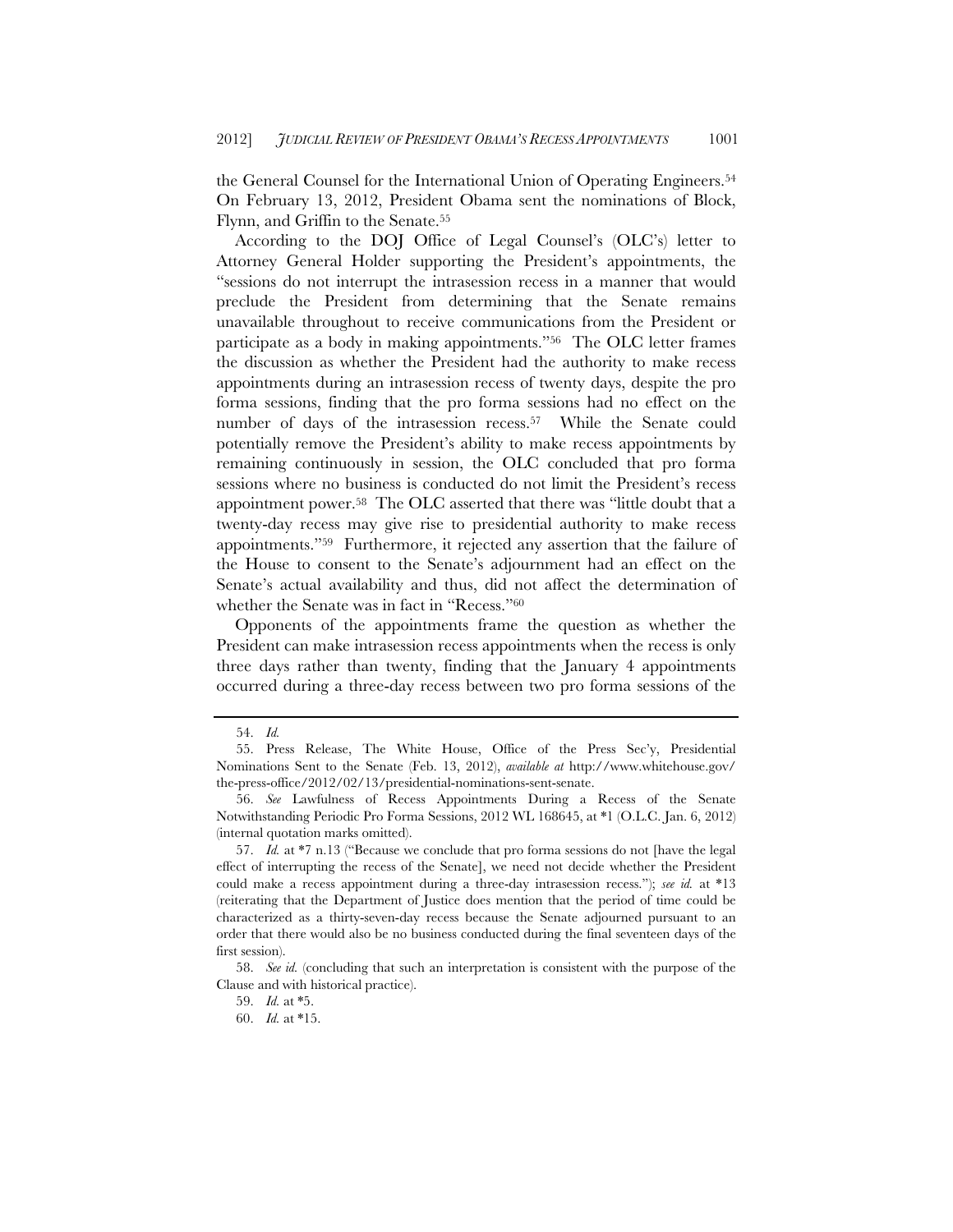Senate. The Senate Majority Leader has stated that pro forma sessions break a long recess into shorter adjournments, each of which might ordinarily be deemed too short to be considered a recess within the meaning of the Clause and thus, the sessions prevent the President from exercising power to make recess appointments.<sup>61</sup>

#### *A. Getting to the Courthouse*

The Constitution does not specifically define the scope of a partial Senate recess or the effect of pro forma sessions on the Clause—courts will ultimately have to decide. Whether Congress can prevent the President from making recess appointments by conducting pro forma sessions is a "novel" question "and the substantial arguments on each side create some litigation risk for such appointments."62 Even the OLC recognized in its letter, "Due to this limited judicial authority, we cannot predict with certainty how courts will react to challenges of appointments made during intrasession recesses, particularly short ones."63 It further acknowledged, "If an official appointed during the current recess takes action that gives rise to a justiciable claim, litigants might challenge the appointment on the ground that the Constitution's reference to 'the Recess of the Senate' contemplates only the recess at the end of a session."64 Thus, the constitutionality of these appointments is likely to be determined by the federal courts; however, a litigant must first get a court to reach the merits of its claim. The three greatest obstacles challengers face are: standing, ripeness, and the political question doctrine.

## *1. Standing*

An element of the case or controversy requirement is that the plaintiff must establish standing to sue—there must be an injury fairly traceable to the alleged misconduct likely to be redressed by the requested relief.65 In *Evans*, a case decided by the Eleventh Circuit, the plaintiffs reached standing by moving for the judge appointed through the Clause to recuse himself.<sup>66</sup> Since the appointments are not Article III judges, a similar

 <sup>61. 154</sup> CONG. REC. 16,625 (2008) (statement of Sen. Reid); 153 CONG. REC. 31,874 (2007) (statement of Sen. Reid).

 <sup>62.</sup> Lawfulness of Recess Appointments During a Recess of the Senate Notwithstanding Periodic Pro Forma Sessions, 2012 WL 168645, at \*4 (O.L.C. Jan. 6, 2012).

 <sup>63.</sup> *See id.* at \*7.

 <sup>64.</sup> *Id.*

 <sup>65.</sup> Lujan v. Defenders of Wildlife, 504 U.S. 555, 560–61 (1992).

 <sup>66.</sup> *See generally* Evans v. Stephens, 387 F.3d 1220, 1227 (11th Cir. 2004) (en banc)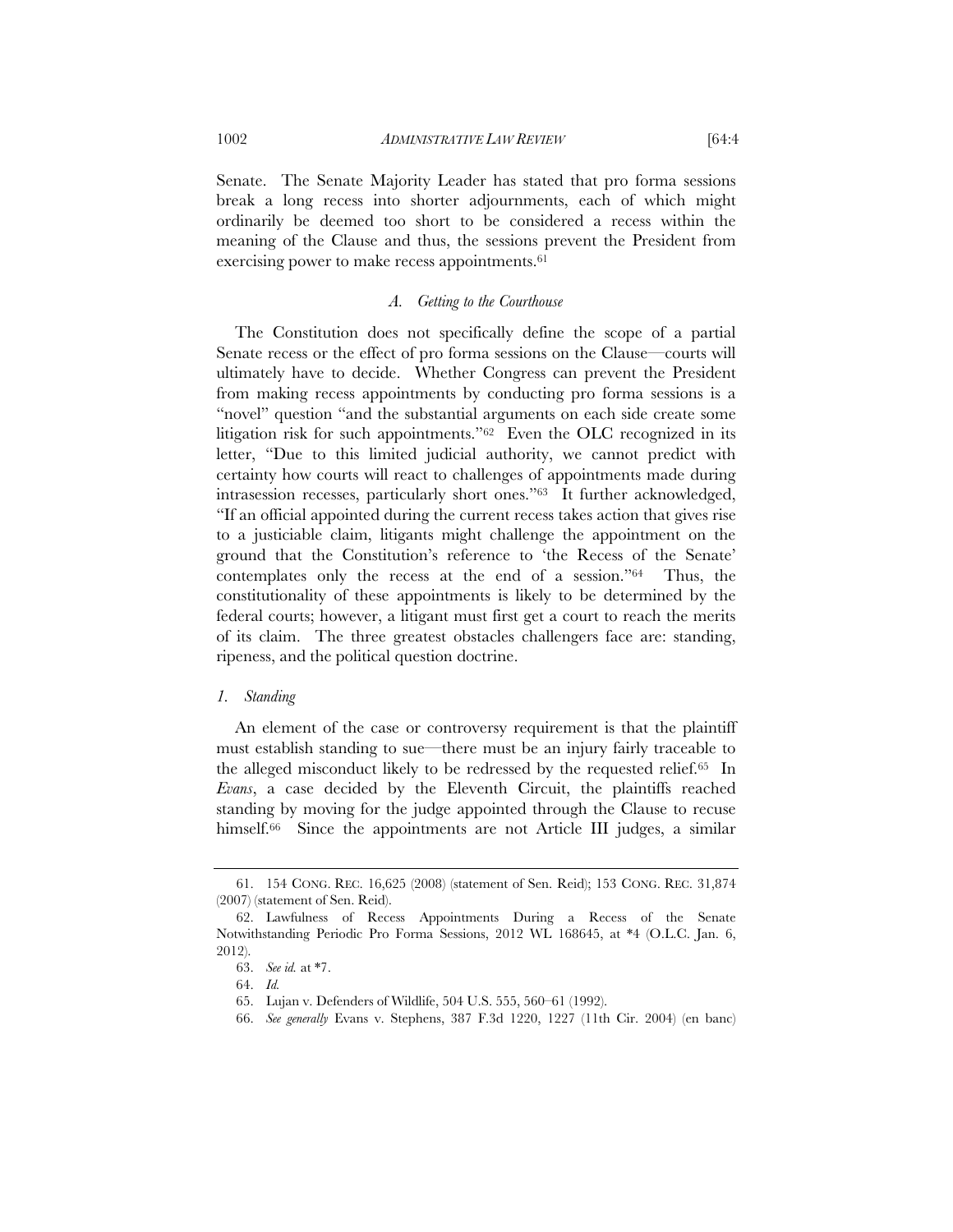challenge has proved more difficult.

Challenges to the Cordray appointment are just beginning as the CFPB has begun to promulgate and enforce its first regulations. One such case is *State National Bank of Big Spring v. Geithner*,67 where the plaintiffs—a small national bank and two nonprofit organizations—filed suit against multiple parties including the Treasury Secretary, Comptroller of the Currency, Cordray, the CFPB, and the chairs of various agencies, including the Securities and Exchange Commission, challenging the constitutionality of the CFPB on a number of bases. The challenge to the appointment of Cordray is just one of the constitutional violations alleged in the thirty-onepage complaint.68 However, the Complaint fails to allege any final agency action or enforcement by the CFPB to create standing for the challenge to Cordray and is ripe for a motion to dismiss for lack of standing by the DOJ. The CFPB issued its first enforcement action on July 18, 2012, creating the first true opportunity for a litigant with standing to challenge the appointment.69 As the CFPB continues to enforce regulations more challenges are likely to arise, although many litigants may wait to challenge the constitutionality of his appointment pending the resolution of the challenges to the NLRB appointments.

Individuals affected by decisions of the NLRB made with the new appointees have already taken to the courts to seek redress and to avoid the claimed "years of legal uncertainty for actions taken by those agencies and chaos for companies affected by the decisions."70 The challengers often claim that NLRB decisions cannot be applied because the requisite quorum was not met to make those decisions since President Obama's appointees are not constitutional appointees.71 There are currently cases pending in

68. *Id.*

70. O'Keefe, *supra* note 7.

<sup>(</sup>stating that the recess appointment of Judge Pryor was within the President's constitutional authority and that the court lacks the legal standards to determine "how much Presidential deference is due to the Senate").

 <sup>67.</sup> Complaint at 3–4, State Nat'l Bank of Big Spring v. Geithner, No. 12-01032 (D.D.C. filed June 21, 2012), 2012 WL 2365284.

 <sup>69.</sup> Press Release, Consumer Fin. Prot. Bureau, CFPB Probe into Capital One Credit Card Marketing Results in \$140 Million Consumer Refund (July 18, 2012), *available at* http://www.consumerfinance.gov/pressreleases/cfpb-capital-one-probe.

 <sup>71.</sup> *See, e.g.*, Petition for Review, Stewart v. NLRB, No. 12-1338 (D.C. Cir. Aug. 1,

<sup>2012);</sup> Representation of Parties' Consent to Participation As Amici Curiae, Noel Canning v. NLRB, Case Nos. 12-1115, 12-1153 (D.C. Cir. Apr. 25, 2012); Petition for Review, Richards v. NLRB, No. 12-1973 (7th Cir. Apr. 23, 2012); Complaint, Nat'l Ass'n of Mfrs. v. NLRB, No. 11-01629 (D.D.C. Sept. 8, 2011); Amended Petition for Temporary Injunction Under Section 10(j) of the National Labor Relations Act, Paulsen v. Renaissance Equity Holdings, LLC, No. 12-cv-350 (E.D.N.Y. Mar. 1, 2012).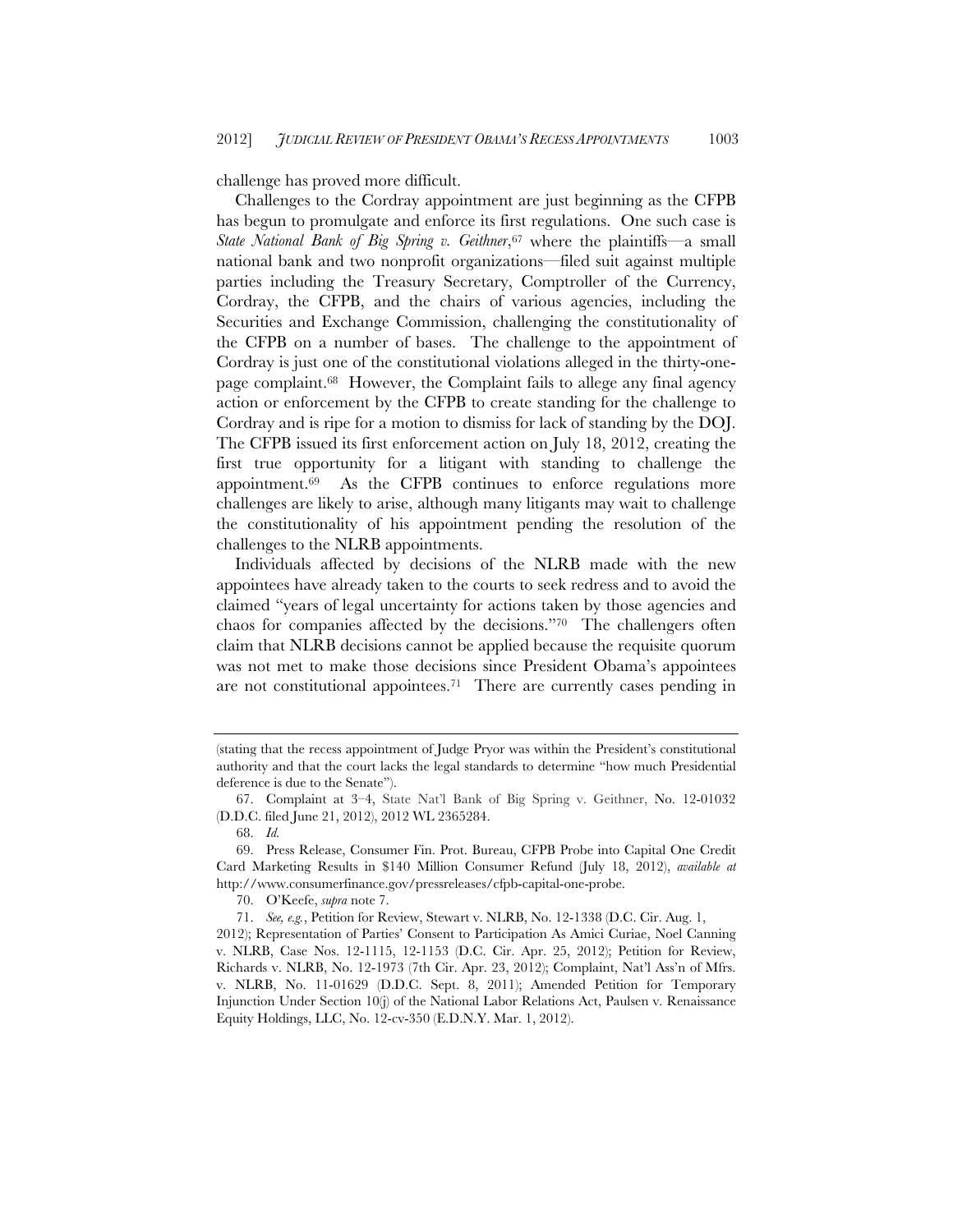both the Court of Appeals for the District of Columbia and the Seventh Circuit.72 The Senate GOP joined the plethora of NLRB challengers, retaining Miguel Estrada to represent them and filing an amicus brief in the case of *Noel Canning v. NLRB*,73 a case before the U.S Court of Appeals for the D.C. Circuit challenging a cease and desist order relating to a refusal to bargain.74 The D.C. Circuit Court of Appeals extended the briefing schedule for the *Noel Canning* case; it is scheduled to be fully briefed on December 11, 2012.75 As a result of the Supreme Court's decision in *Raines v. Byrd*,76 it is increasingly difficult for members of Congress to bring a lawsuit alleging diminution of their constitutional role, which likely explains why the Senate GOP's current plan is to file an amicus brief rather than attempt a lawsuit on its own.77

However, the cases decided thus far by district court judges have not reached favorable results for those challenging the appointments. In *National Ass'n of Manufacturers v. NLRB*,78 Judge Amy Jackson of the District Court for the District of Columbia held that NLRB appointments could not be challenged as part of a lawsuit over requirements for businesses to inform employees of their rights, stating that "[t]he court declines this invitation to take up a political dispute that is not before it."79 Similarly, on March 1, 2012, Paul Clement asked a federal district court judge to throw

76. 521 U.S. 811.

78. No. 11-CV-01629 (D.D.C. Mar. 2, 2012).

 79. Order Denying Motion for Leave to Supplement Complaint, Nat'l Ass'n of Mfrs. v. NLRB, No. 11-CV-01629 (D.D.C. March 2, 2012), ECF No. 60.

 <sup>72.</sup> Petition for Review, *Stewart*, *supra* note 71; Petition for Review, *Richards*, *supra* note 71; Petition for Review of Decision and Order of the National Labor Relations Board, *Canning*, *supra* note 71; Complaint, *Nat'l Ass'n of Mfrs*., *supra* note 71.

 <sup>73.</sup> Representation of Parties' Consent to Participation as Amici Curiae, *supra* note 71.

 <sup>74.</sup> *See* Ed O'Keefe, *Senate GOP Joining Legal Action Against Obama Recess Appointments*, WASH. POST, Apr. 17, 2012, http://www.washingtonpost.com/blogs/2chambers/post/ senate-gop-joining-legal-action-against-obama-recess-appointments/2012/04/17/

gIQAuEJbOT\_blog.html (specifying that the challenge "will demonstrate to the Court how the President's unconstitutional actions fundamentally endanger the Congress's role in providing a check on the excesses of the executive branch"). After *Raines v. Byrd*, 521 U.S. 811, 821 (1997), the Senate GOP cannot bring suit on its own to claim "diminution of legislative power," rather, any lawsuit on those grounds would need to be brought by the Senate or Congress in its entirety.

 <sup>75.</sup> Order Granting Motion to Consolidate Briefing at 2, Noel Canning v. NLRB, No. 12-1115 (D.C. Cir. Aug. 15, 2012), *available at* http://www.chamberlitigation.com/sites/ default/files/cases/files/2012/Order%20Granting%20Motion%20to%20Consolidate%20 Briefing.pdf.

 <sup>77.</sup> *Cf.* Chenoweth v. Clinton, 181 F.3d 112, 115 (D.C. Cir. 1999) (recognizing that the *Raines* decision made "untenable" the Circuit's legislative standing cases, Kennedy v. Sampson, 511 F.2d 430 (1974) and Moore v. U.S. House of Representatives, 733 F.2d 946 (1984)).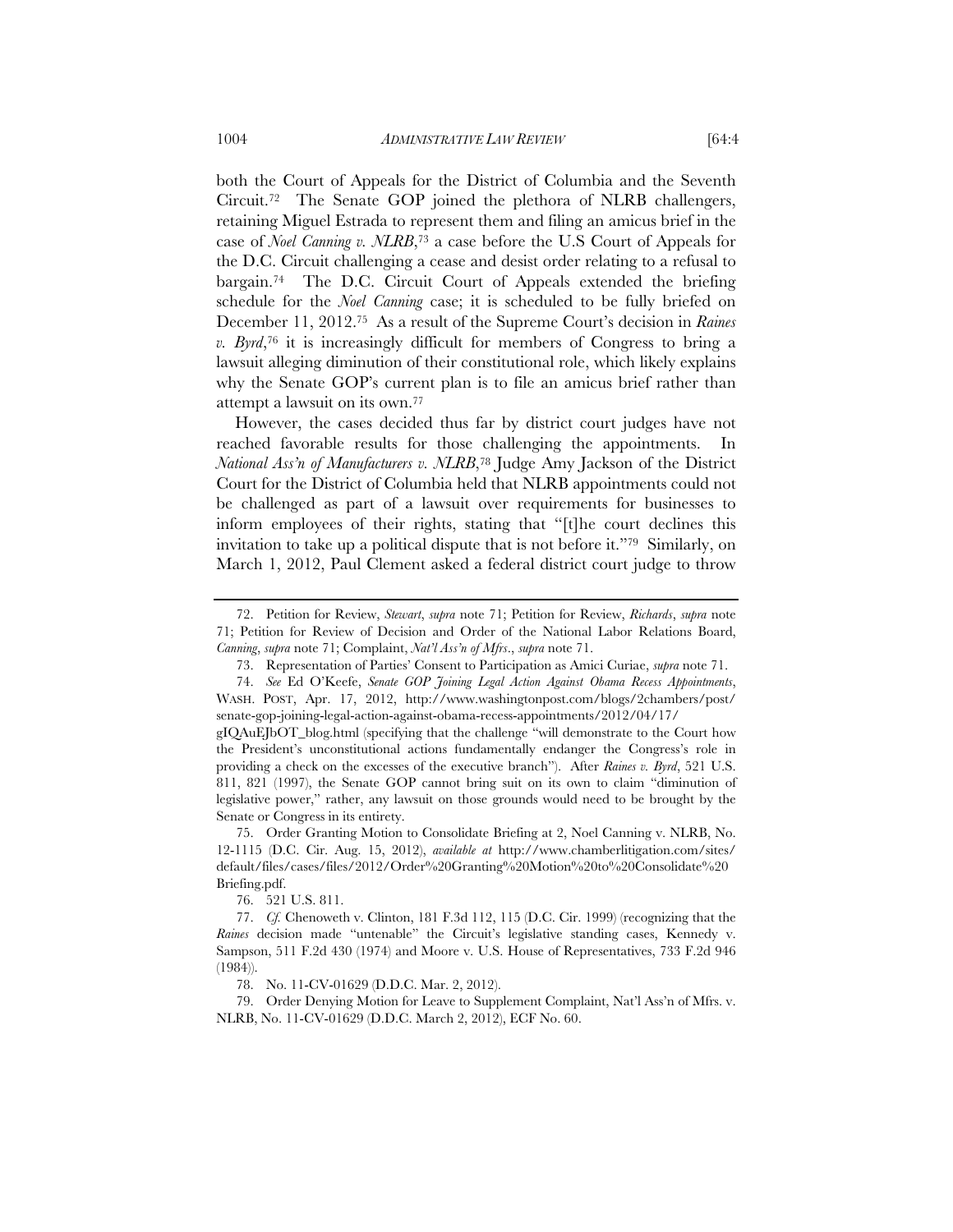out a court petition seeking to halt a lockout of seventy workers under the lack of quorum theory.80 The court ruled that the NLRB could proceed in pursuing a halt to the lockout and refused to reach the constitutional issue of the recess appointments, instead ruling that the action by the NLRB was proper.81 Thus far, the challengers are finding it difficult to persuade a court to address the constitutional challenge against the recess appointments, as opposed to deciding the case on administrative principles.

# *2. Ripeness*

Recess appointments expire at the Senate's next session or if the recess appointee or another is confirmed. Thus, a case has to overcome any mootness issues. These mootness issues could arise from either the recess appointee or the President no longer holding their positions. Challenges to recess appointments have suffered ripeness issues before. The appointments could be challenged since President Obama will remain in office. In *Mackie v. Clinton*,82 challengers sought invalidation of President Bush's appointment of a member to the Board of Governors of the United States Postal Service.<sup>83</sup> The district court judge determined there was no "vacancy" to be filled, and thus the purported appointment was null and void; however, the court found that "[i]n view of the fact that President Bush is no longer in office . . . [the] Complaint is moot."84 The recent recess appointees will create agency decisions that have a lasting effect, which likely means that the harm will continue to occur and a challenge to the constitutionality or validity of a rule would be reviewed.

## *3. Political Question*

Even if a court finds a case otherwise justiciable, it could avoid the constitutional questions by determining that a challenge presented only a political question. The Supreme Court outlined the political question doctrine in *Baker v. Carr*,<sup>85</sup> explaining that it would not resolve questions

 <sup>80.</sup> Paulsen v. Renaissance Equity Holdings, LLC, 849 F. Supp. 2d 335, 338, 342 (E.D.N.Y. 2012).

 <sup>81.</sup> *See* Jessica Dye, *Judge Upholds NLRB Petition in Brooklyn Dispute*, REUTERS, Mar. 27, 2012, http://newsandinsight.thomsonreuters.com/Legal/News/2012/03\_-\_March/Judge\_ upholds\_NLRB\_petition\_in\_Brooklyn\_dispute (explaining that U.S. District Judge Brian Cogan declined to reach the constitutional issue and instead ruled that the action had been properly brought by the NLRB).

 <sup>82. 827</sup> F. Supp. 56 (D.D.C. 1993).

 <sup>83.</sup> *Id.* at 57.

 <sup>84.</sup> *Id.* at 58–59.

 <sup>85. 369</sup> U.S. 186 (1962).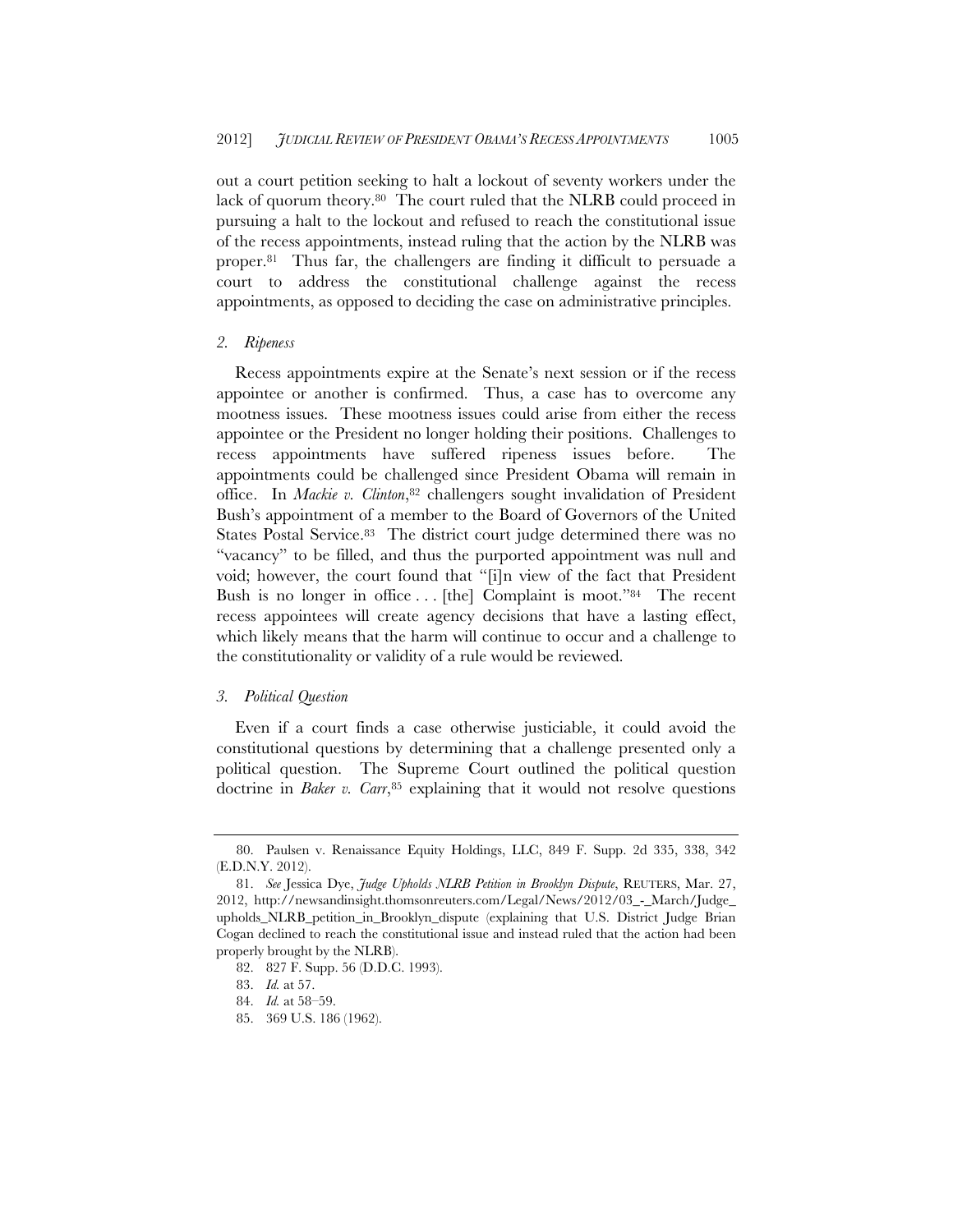with either "a textually demonstrable constitutional commitment of the issue to a coordinate political department" or "a lack of judicially discoverable and manageable standards for resolving it . . . ."86 In *Powell v. McCormack*,87 the Court further determined the scope of a "textual commitment" by the Constitution to a coordinate branch and created a narrow exception—where the Constitution expressly prescribes all the requirements without leaving any authority to Congress to change those requirements, a claim is justiciable.88

In *Evans v. Stephens*, <sup>89</sup> the Eleventh Circuit determined that with regards to the appointment of a judge, it was within the Court's "authority and duty to construe and to apply the Constitution as it is written" and thus concluded that the Constitution gave the President the authority to "appoint a judge to fill a vacancy on an Article III court during a ten- or eleven-day, intrasession recess of the Senate."90 The court differentiated that review from review of the argument that "this specific recess appointment circumvented and showed an improper lack of deference to the Senate's advice-and-consent role" finding that the latter argument constituted a political question moving beyond just interpretation of the text of the Constitution and into discretionary power or "good policy."91

Similar to the court's avoidance of the policy arguments in *Evans*, a court could avoid the constitutional question of the January 4 recess appointments by finding any challenge to the recess appointments to be a political question. There has been a "textually demonstrable constitutional commitment"92 that the houses of Congress "may determine the Rules of its Proceedings."93 Thus, a court could find that the Constitution commits any determination of whether the Senate is in recess to the Senate and its rules. Additionally, a reviewing court could find it difficult to create "manageable standards for resolving" the conflict—is a court going to mandate how many members must be present to create a legislative session or how many minutes the Senate must meet to avoid a pro forma session? However, the decision reached in *Evans* provides a niche for a reviewing court to focus on

 <sup>86.</sup> *Id.* at 217 (listing other political questions that the court would similarly not find justiciable).

 <sup>87. 395</sup> U.S. 486 (1969).

 <sup>88.</sup> *Id.* at 548.

 <sup>89. 387</sup> F.3d 1220 (11th Cir. 2004) (en banc).

 <sup>90.</sup> *Id.* at 1227.

 <sup>91.</sup> *Id.* ("These matters are criteria of political wisdom and are highly subjective. They might be the proper cause for political challenges to the President, but not for judicial decision making. . . .").

 <sup>92.</sup> Baker v. Carr, 369 U.S. 186, 217 (1962).

 <sup>93.</sup> U.S. CONST. art. I, § 5, cl. 2.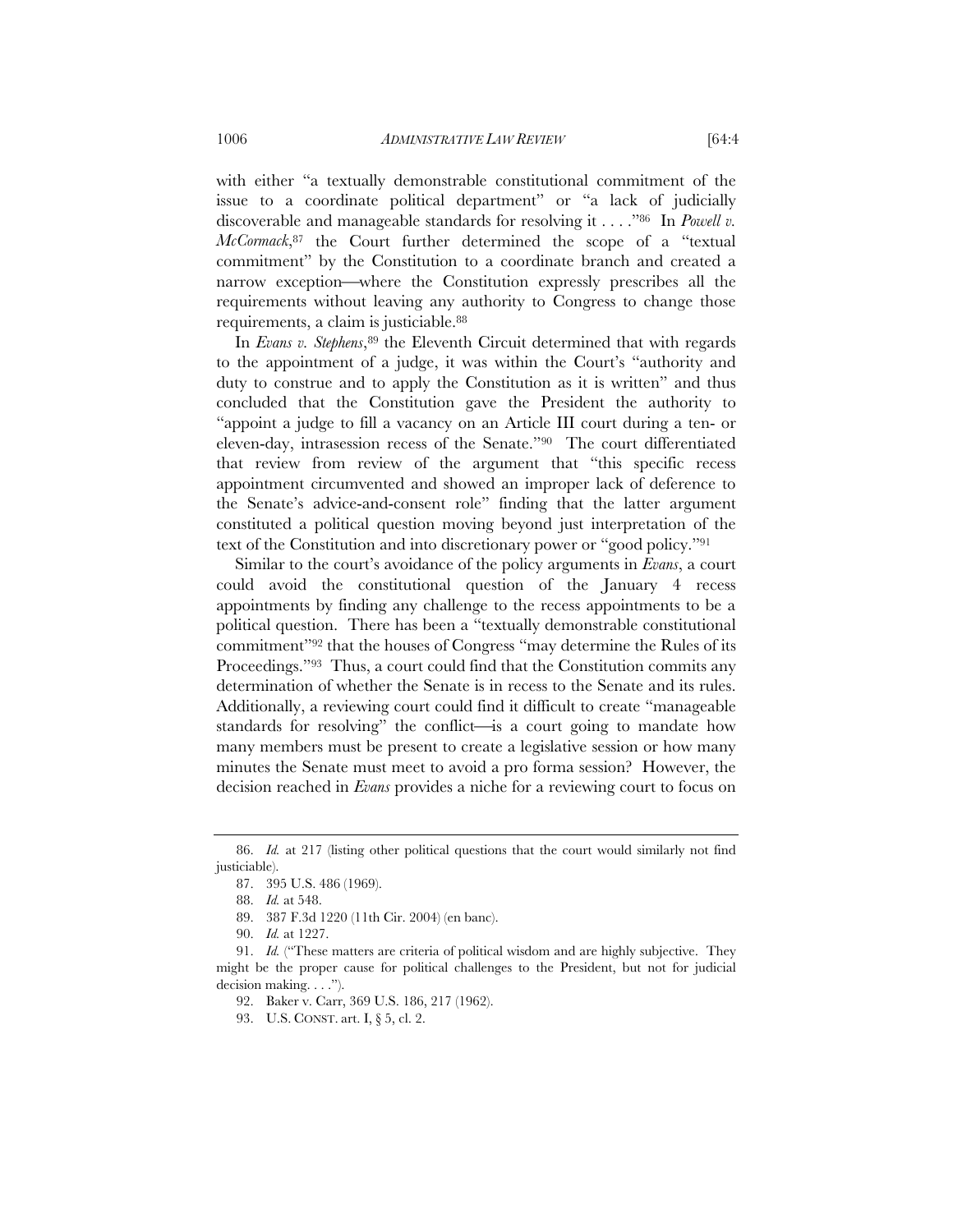interpreting the text of the Constitution and to avoid questions determining how much deference is due to the Senate.

Although a court could duck behind these jurisdictional concerns as a means of constitutional avoidance, it is more likely that a court will determine at least part of the recess appointment challenges to be justiciable. Judges will recognize the importance of creating clarity and providing guidance for the Executive and Legislative Branches on the constitutional handling of appointments.

# *B. Potential Outcomes*

There is no doubt the Clause served a crucial function early in American history when the Senate took long recesses and presidential action was necessary, but it is unclear whether the same need is still present today.94 The outcome of any court decision finding justiciable the constitutional questions will depend greatly on the framing of the analysis or, at an appellate level, the question certified.

The DOJ supports an application of the traditional understanding that the Clause must be given a practical construction focusing on the Senate's ability to provide advice and consent to nominations. The DOJ emphasizes the functionality of the Clause, yet it seems to be a circular argument. In support of the President's appointments, the OLC relies heavily on historical writings that it believes indicate that the recess appointment power "is required to address situations in which the Senate is *unable* to provide advice and consent on appointments"<sup>95</sup>—but fails to make the distinction that with the recent appointments it seems more appropriate to characterize the Senate as *unwilling* to provide advice and consent on appointments rather than actually unavailable to do so.96 The twenty senators that urged House Speaker John Boehner "to refuse to pass any resolution to allow the Senate to recess or adjourn for more than three days for the remainder of the president's term"97 intended to block President

 <sup>94.</sup> *Cf.* Denton, *supra* note 12, at 769 (explaining why the Recess Appointments Clause fulfilled a crucial function in early American history).

 <sup>95.</sup> Lawfulness of Recess Appointments During a Recess of the Senate Notwithstanding Periodic Pro Forma Sessions, 2012 WL 168645, at \*8 (O.L.C. Jan. 6, 2012) (emphasis added).

 <sup>96.</sup> *See* HOGUE, *supra* note 7, at 7 ("From the 110th Congress onward, new scheduling practices have arisen that appear intended to prevent the President from making recess appointments.").

 <sup>97.</sup> Press Release, Sen. David Vitter, Vitter, DeMint Urge House to Block Controversial Recess Appointments (May 25, 2011), *available at* http://www.vitter.senate.gov/public/index.cfm?FuseAction=PressRoom.PressReleases&Co ntentRecord\_id=290b81a7-802a-23ad-4359-6d2436e2eb77; *see also* Letter from Rep. Jeff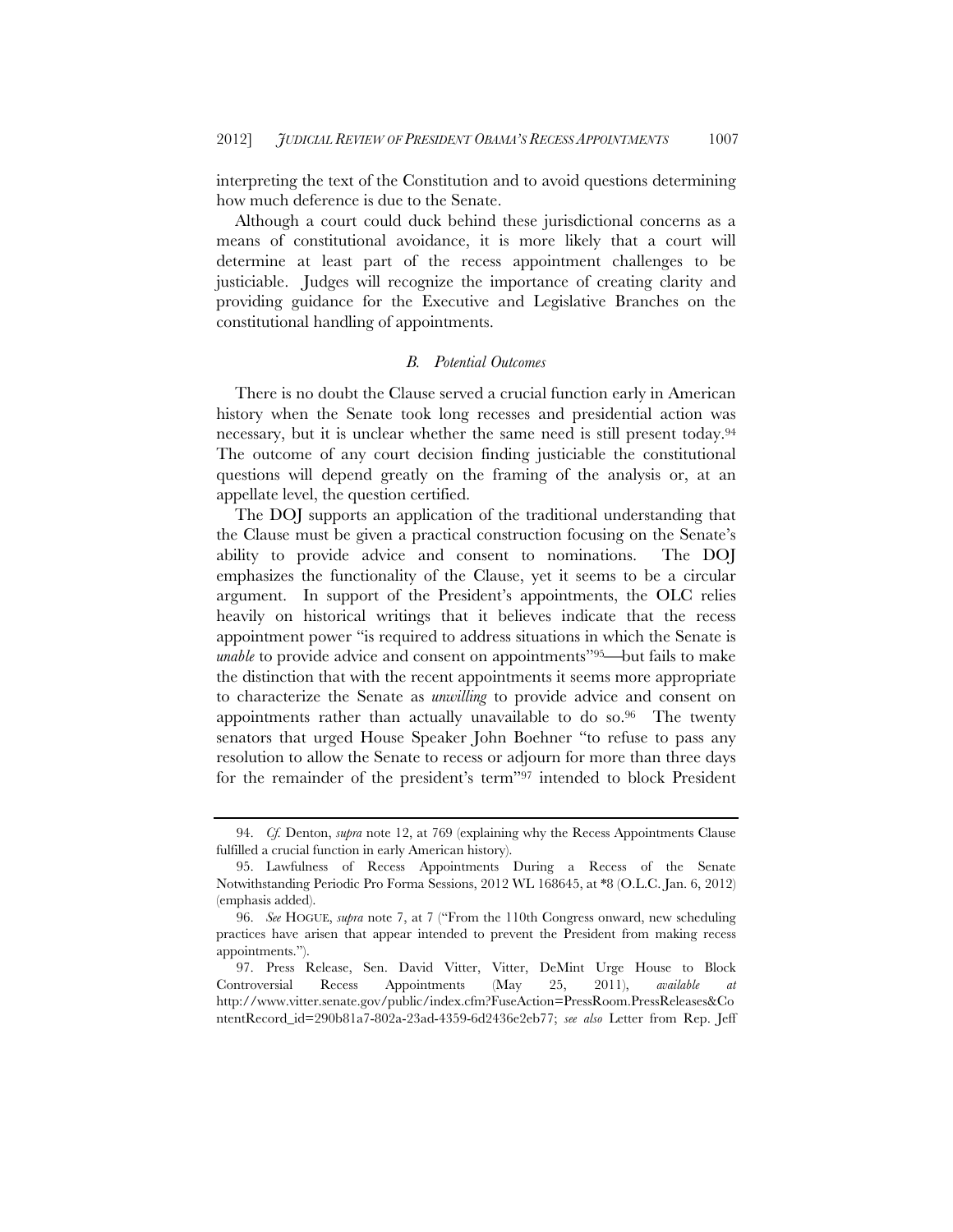Obama from using the recess appointment power. The White House characterized the sessions as "an overt attempt to prevent the President from exercising his authority during this period . . . using a gimmick called 'pro forma' sessions."98 The OLC does not find this distinction relevant and argues that any analysis should focus on whether the Senate could actually give advice and consent. It is arguable whether the Senate could have provided that advice and consent, but through proper legislative means it chose not to and thus, would not have been unable to consent as OLC suggests.

The DOJ argues that if the Senate can use pro forma sessions to avoid a "Recess of the Senate" then, practically, the Senate could preclude the President from making recess appointments even if the Senate were unavailable for a significant period of time.99 However, as the DOJ acknowledges, the Senate passed legislation during pro forma sessions in 2011 and has agreed to a conference with the House during a session, even putting the messages received from the House on the  $record<sup>100</sup>$  exemplifying that the Senate could theoretically provide advice and consent on pending nominations during a pro forma session in the same manner.

Because the Supreme Court has not interpreted the Clause, it is unlikely a court would have any on-point controlling precedent to apply.101 A decision could be reached on a number of points: whether the vacancy has to arise during the recess or can arise prior to the recess; whether it is a twenty-day or three-day recess and thus, the effect of pro forma sessions on the President's power; and whether the Clause as intended by the Founders is even relevant in today's society where the Senate is more frequently in session.

The DOJ should differentiate federal judiciary appointments, which

Landry & Rep. Austin Scott, to John Boehner, Speaker of the House, et. al. (June 15, 2011), *available at* http://landry.house.gov/sites/landry.house.gov/files/documents/Freshmen% 20Recess%20Appointment%20Letter.pdf (conveying a request from seventy-eight Representatives that "all appropriate measures be taken to prevent any and all recess appointments by preventing the Senate from officially recessing for the remainder of the 112th Congress").

 <sup>98.</sup> Dan Pfeiffer, *America's Consumer Watchdog*, THE WHITE HOUSE BLOG (Jan. 4, 2012, 10:45 AM), http://www.whitehouse.gov/blog/2012/01/04/americas-consumer-watchdog.

 <sup>99.</sup> Lawfulness of Recess Appointments During a Recess of the Senate Notwithstanding Periodic Pro Forma Sessions, 2012 WL 168645, at \*12 (O.L.C. Jan. 6, 2012).

 <sup>100.</sup> *Id.* at \*16.

 <sup>101.</sup> *See supra* notes 31–36 and accompanying text (discussing *Evans* where both the majority and Justice Stevens comment on the denial of certiorari regarding Article III recess appointments).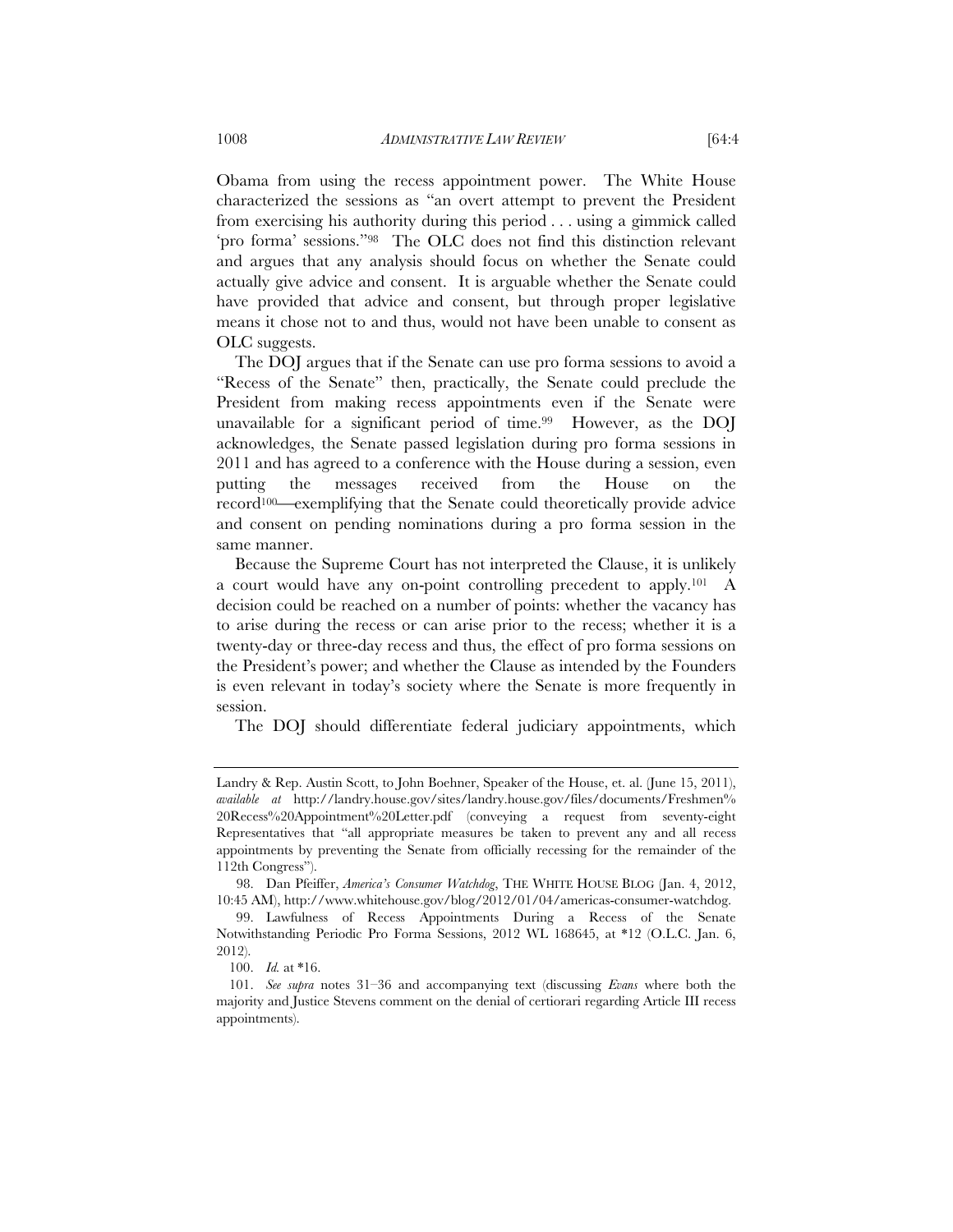have internal mechanisms for coping with judicial vacancies, from administrative agency appointments. The CFPB and the NLRB were created by acts of Congress and need a director and adequate members to hold a quorum, respectively, to effectuate the goals of their creation. Carrying out the laws enacted by Congress through the administrative state is required of the President, and Congress should not be able to use its internal procedures to thwart those constitutional responsibilities of the President. Specifically with regards to the Cordray appointment, those in opposition did not oppose the nominee but rather took the position that they would not approve anyone to lead the CFPB.102 Thus, any position should emphasize the difficult situation of the President as he tries to carry out his mandatory duties under the Constitution to execute the laws as the Legislative Branch refuses to approve a necessary appointee. This differentiation can also help distance the case from *Evans* where Justice Stevens seemed eager to address Article III recess appointments.

As a secondary argument in defense of the appointments, if the case challenged Cordray's appointment, the DOJ could use the suit as an opportunity to challenge the filibuster used to block Cordray. The DOJ could argue that Cordray was in fact approved by the Senate because Cordray gained majority support, but not the higher requisite needed to overcome the Republican filibuster. Similar to *Powell*, the DOJ could reason that the Constitution lays out all that is required for a presidential appointee to be confirmed—"the Advice and Consent of the Senate."<sup>103</sup> When the Framers desired a two-thirds approval requirement, as with treaties discussed in the same paragraph, they specified such a requirement. No two-thirds approval requirement is mentioned for presidential nominees. However, this argument would also face the counterargument that since the Constitution is not specific—i.e., does not explicitly require only a majority vote—the constitutionality should be determined by custom or practice, and thus it should be left up to the Senate since the Constitution allows it to make its own rules.104 The DOJ would have to argue that Congress's custom of making its own rules is inconsistent with the Constitutional provision on presidential appointees and return to the argument that this should not allow the Legislature to keep the Executive Branch from executing the laws as the Constitution requires.

 <sup>102.</sup> *See, e.g.*, Jim Puzzanghera, *GOP Stalls Confirmation of Consumer Agency Nominee*, L.A. TIMES, Sept. 7, 2011, http://articles.latimes.com/2011/sep/07/business/la-fi-consumerbureau-cordray-20110907 (noting that in Richard Cordray's confirmation hearings the Senate Republicans cautioned him he could not overcome the unanimous opposition to a job "they believed was far too powerful").

 <sup>103.</sup> U.S. CONST. art. II, § 2, cl. 2.

 <sup>104.</sup> *See* U.S. CONST. art. I, § 5, cl. 2.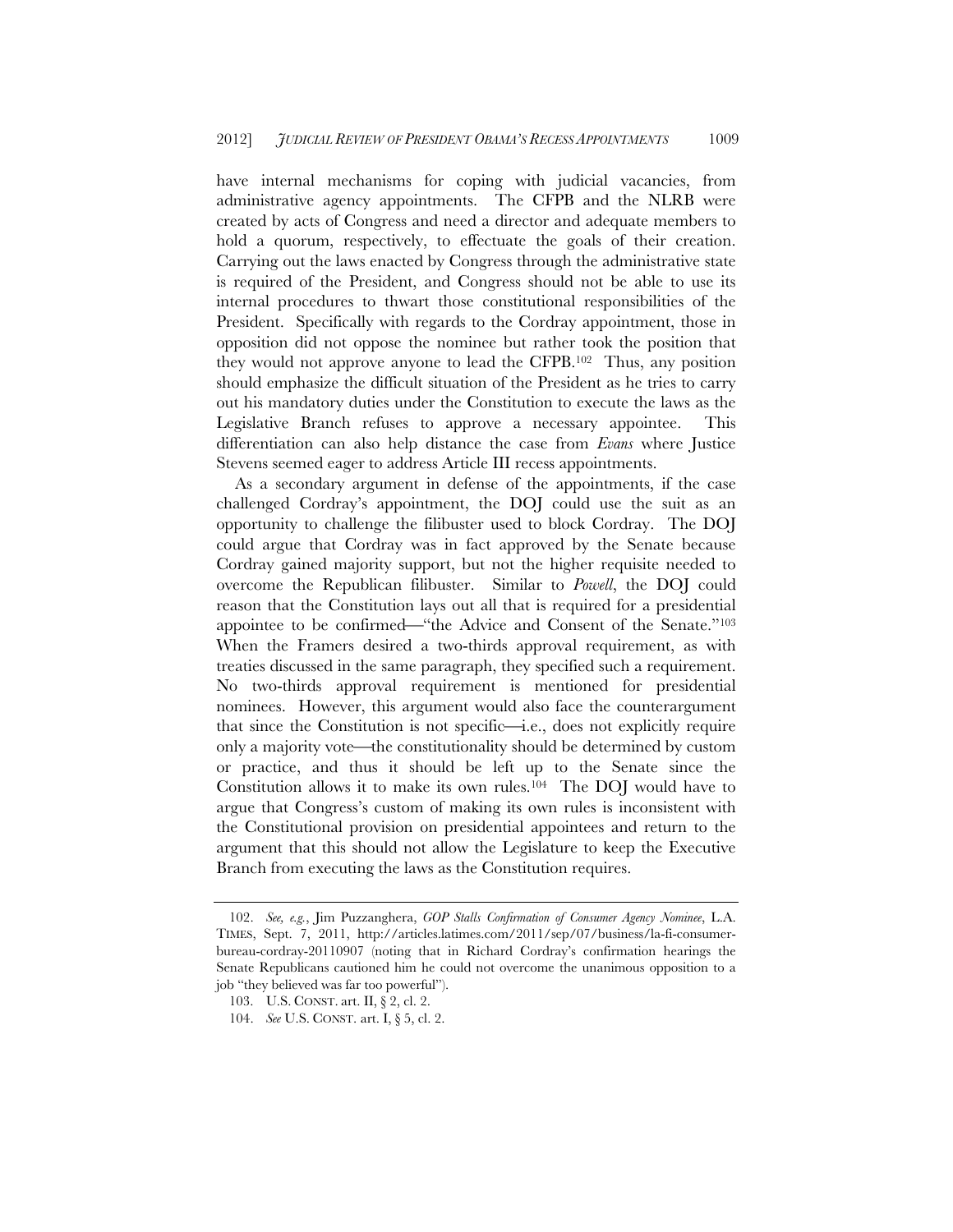#### 1010 *ADMINISTRATIVE LAW REVIEW* [64:4

#### *C. The Ultimate Showdown: Reaching the Supreme Court*

With cases pending in both the Court of Appeals for the D.C. Circuit and the Seventh Circuit, a filing of a petition for a writ of certiorari in the Supreme Court is almost certain. The Supreme Court might use any challenge to the recent recess appointments as an opportunity to clarify the Clause,105 as Justice Stevens indicated in the denial of certiorari in *Evans*.106 Similar to the Supreme Court's analysis of the Commerce Clause through health care, any review of the Clause could yield unpredictable results.<sup>107</sup>

If the Court made it past the jurisdictional elements and the political question doctrine, the only certainty is that Justice Antonin Scalia would cite the 1773 dictionary to define "recess" as in *District of Columbia v. Heller*<sup>108</sup> when he used it to define the word "Arms" at the time when the Constitution was written.109 While this author did not have access to Justice Scalia's preferred dictionaries—the 1773 edition of Samuel Johnson's Dictionary of the English Language or Timothy Cunningham's 1771 Legal Dictionary<sup>110</sup>slightly more recent dictionaries do not provide much guidance. The 1783 edition of the Cunningham Dictionary does not contain a definition for recess and the 1785 Johnson Dictionary's relevant definition of recess is "remission or suspension of any procedure."111 Johnson uses these examples: "On both sides they made rather a kind of recess, than a breach of treaty, and concluded upon a truce" and "I conceived this parliament would find work, with convenient recesses, for the first three years."112 The dictionary definition will not provide originalists with much guidance in determining the Founders' intent as to

 <sup>105.</sup> *Cf.* Helene Cooper & Jennifer Steinhauer, *Bucking Senate, Obama Appoints Consumer Chief*, N.Y. TIMES, Jan. 4, 2012, http://www.nytimes.com/2012/01/05/us/politics/ richard-cordray-named-consumer-chief-in-recess-appointment.html?pagewanted=all (citing legal specialists stating that "it was likely that the Supreme Court would eventually have an opportunity to review whether it was lawful for Mr. Obama to grant the recess appointments").

 <sup>106.</sup> *See supra* notes 33–36 and accompanying text.

 <sup>107.</sup> *Cf.* Alex M. Parker, *Richard Cordray Recess Appointment Sparks More Bickering*, U.S. NEWS & WORLD REPORT (Jan. 4, 2012), http://www.usnews.com/news/articles/ 2012/01/04/richard-cordray-recess-appointment-sparks-more-bickering (suggesting that banks could challenge regulations issued under Cordray's leadership, but, "[a]s with court challenges to the Affordable Care Act's constitutionality, the current Supreme Court makeup can be a wildcard").

 <sup>108. 554</sup> U.S. 570 (2008).

 <sup>109.</sup> *Id.* at 581.

 <sup>110.</sup> *Id.*

 <sup>111.</sup> SAMUEL JOHNSON, 2 A DICTIONARY OF THE ENGLISH LANGUAGE cdlxi (6th ed. 1785).

 <sup>112.</sup> *Id.*